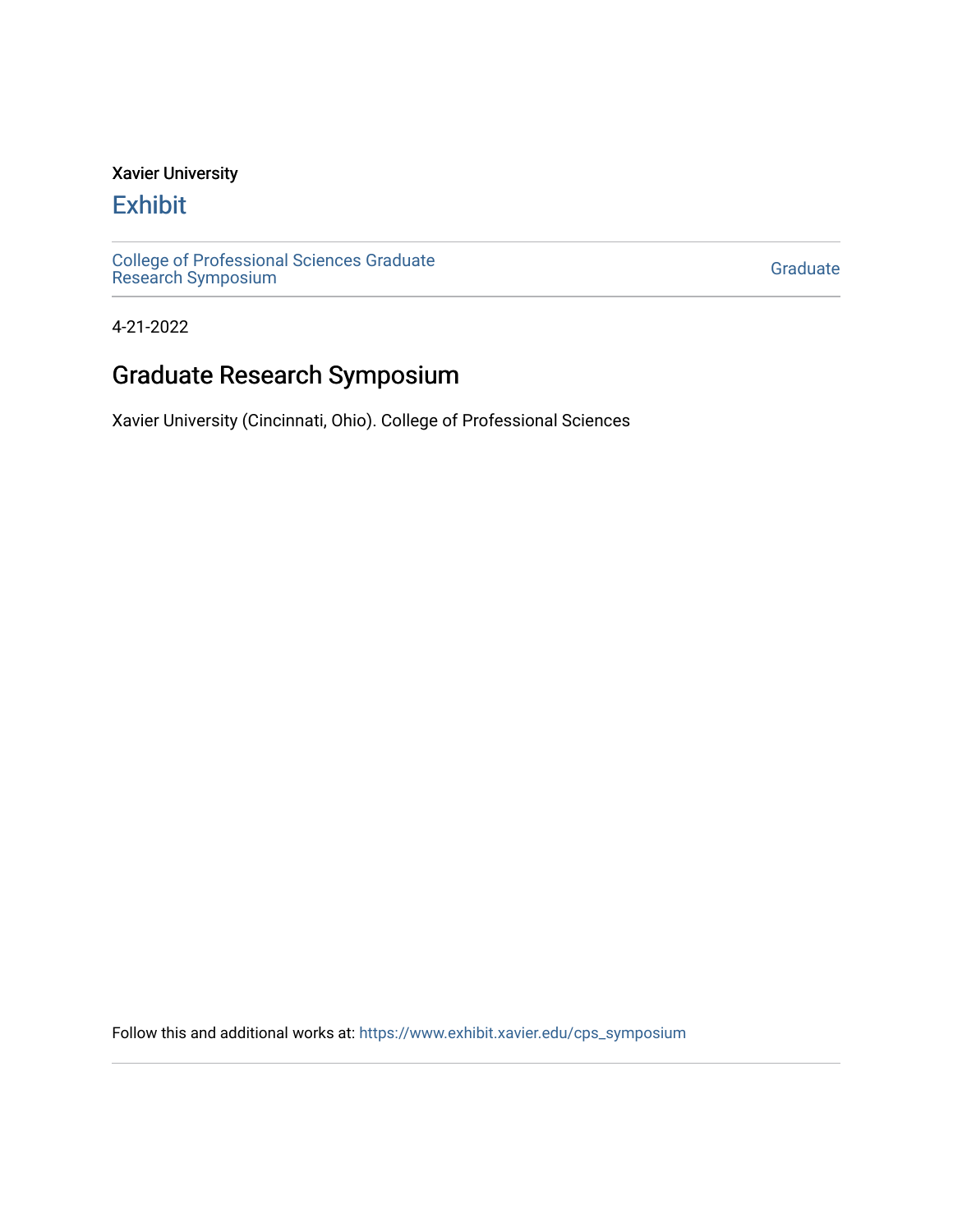# **Graduate Research Symposium**

# *College of Professional Sciences*

Xavier University

April 21st, 2022

 $\overline{\phantom{a}}$  , where  $\overline{\phantom{a}}$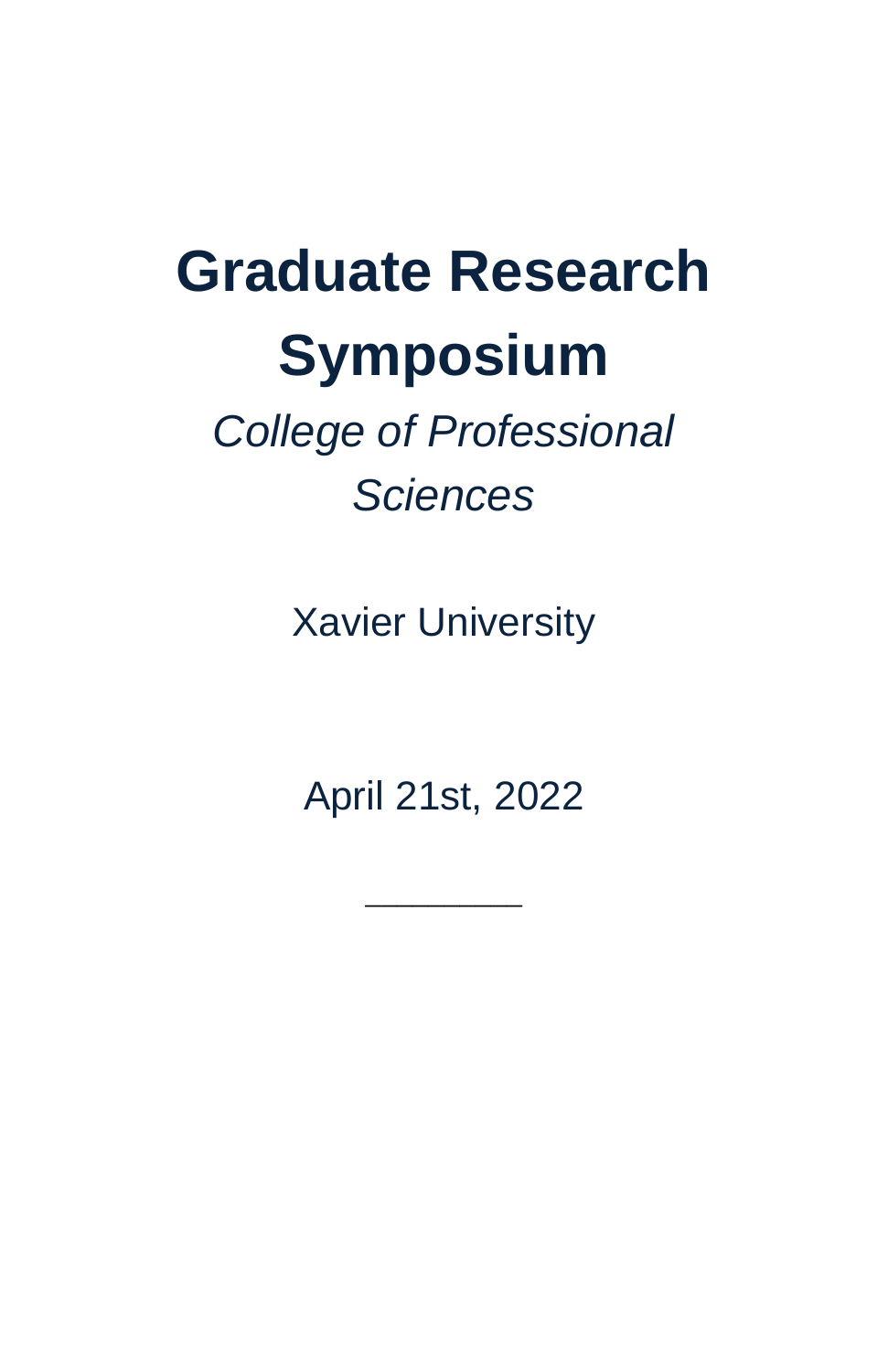#### **Table of Contents**

|--|

## **Student Abstracts by Department**

| Department of Occupational Therapy 2        |
|---------------------------------------------|
| Department of Sport Science and Management9 |

|--|--|--|--|--|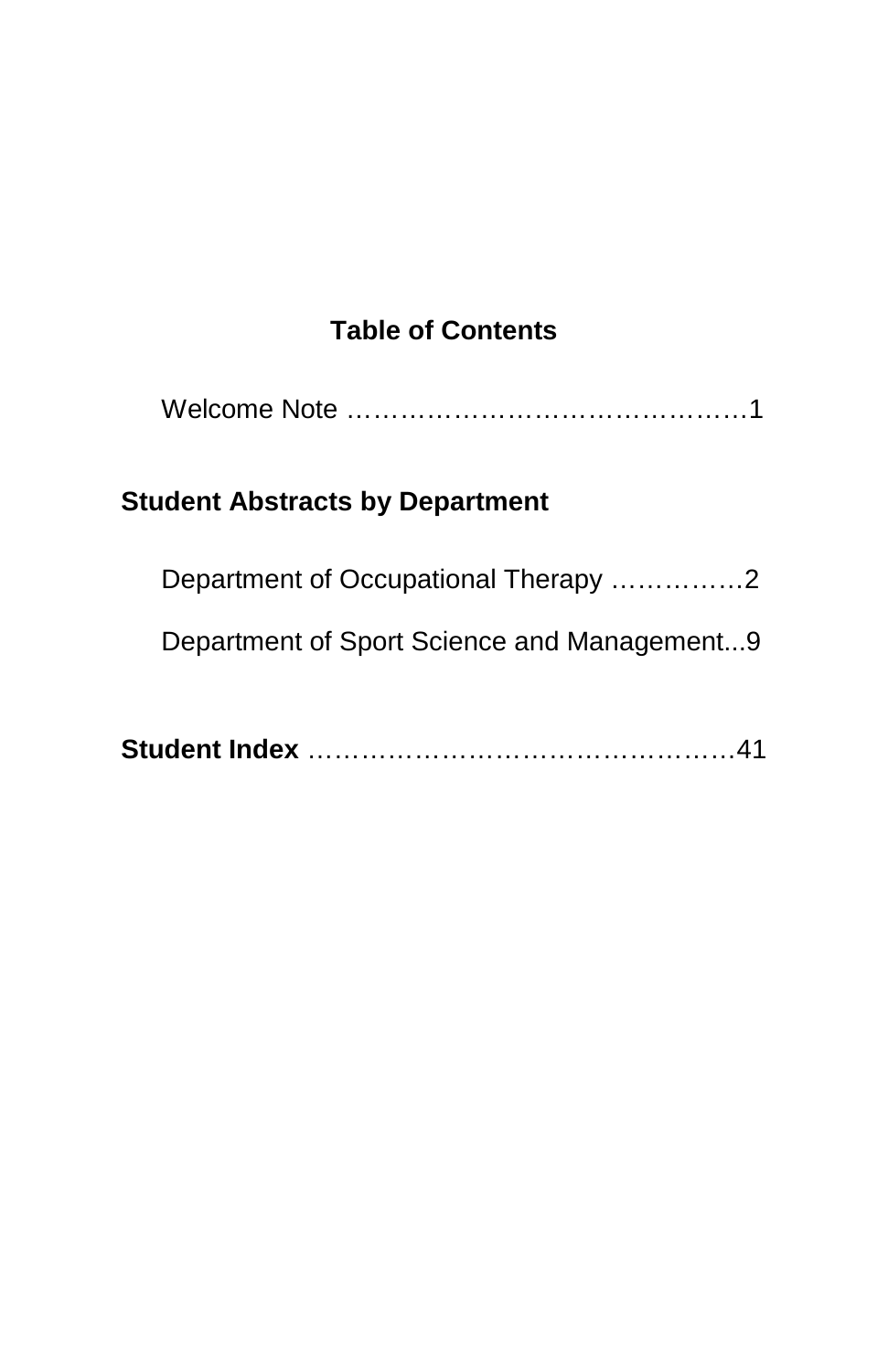#### **Welcome Note**

Welcome to the 2022 College of Professional Sciences Graduate Research Symposium. As an institution of higher learning, Xavier is committed to supporting the pursuit of knowledge and disseminating knowledge through research publications, presentations, and in the classroom. The scholarly work presented today represents contributions to many disciplines. Research requires coursework, literature reviews, instrument creation, and data analysis. Through our students' academic journeys, they acquired knowledge, applied it, and are now creating it.

Students, I hope your research experience was impactful and that you will continue to make contributions to your profession through scholarly presentations and publications. Although it may seem your work is a small fragment, it helps to inform practice, pedagogy, and future research efforts.

I want to thank the faculty members whose mentorship efforts are represented in the work being presented at today's symposium. Time, effort, and expertise are required to guide students during the research process. Thank you for your commitment to this work.

For all of you that are attending today's College of Professional Sciences Graduate Research Symposium, please join in celebrating our students' accomplishments. I am both pleased and proud to see the breadth and depth of scholarly inquiry represented here today. Congratulations students!

Sincerely,

Cynthia Geer, EdD Dean, College of Professional Sciences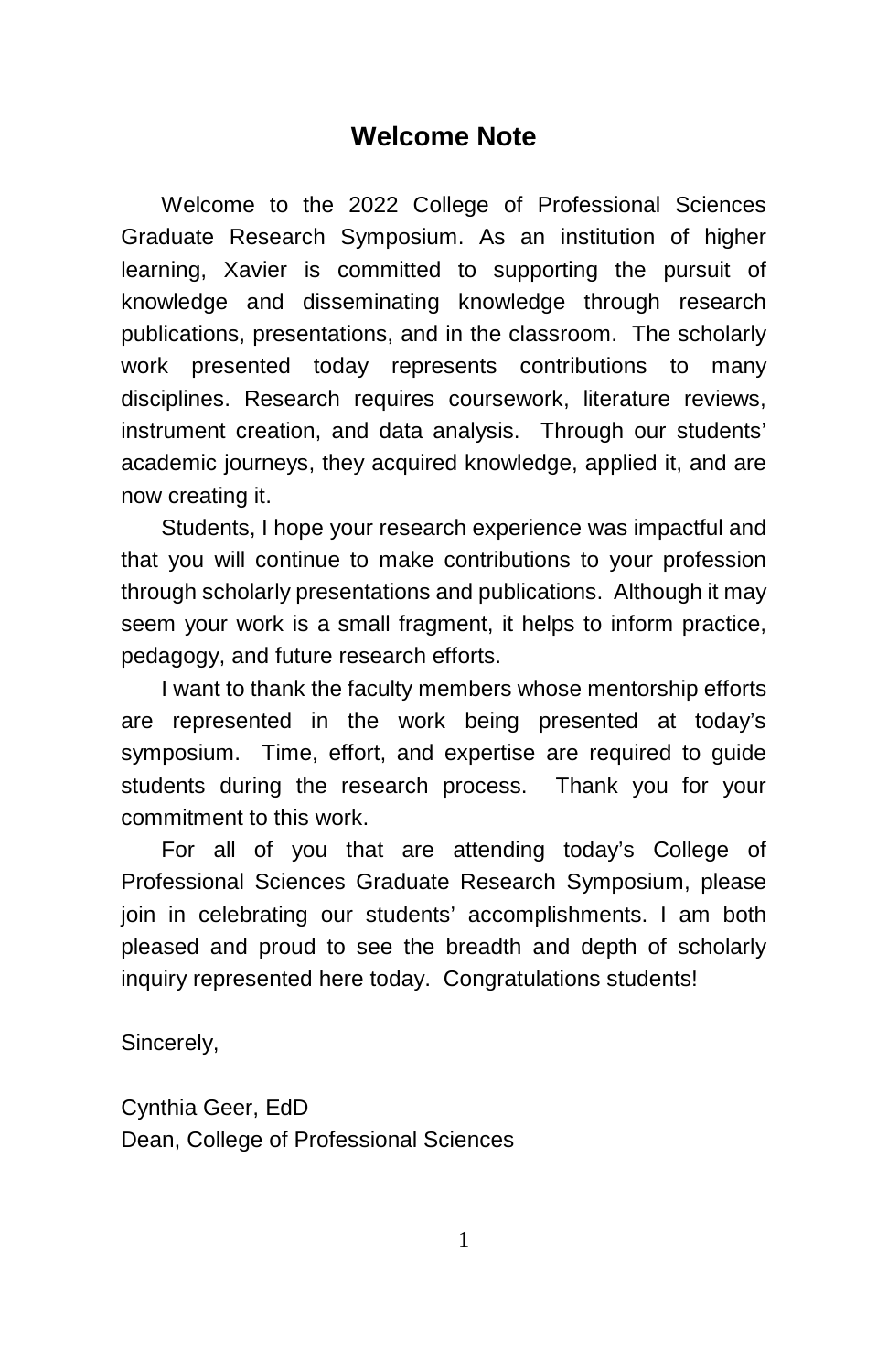#### **Department of Occupational Therapy**

#### **COST-EFFECTIVENESS OF SMART HOMES AND ITS IMPACT ON INDEPENDENT LIVING FOR ADULTS WITH DEVELOPMENTAL DISABILITIES**

#### **Ashlyn Denault, Isabel Ferreira, Grace Fuller, Shannon Turnley, Lauren Winslow (Dr. Claire Morress)**

#### **Department of Occupational Therapy**

Adults with developmental disabilities (DD) often experience barriers to independent living. This three year longitudinal study examined the effectiveness of a smart home in increasing performance of IL skills, while reducing caregiver costs, for adults with DD. Participants were four adults with DD living in a smart home, and their caregivers. This study utilized the Canadian Occupational Performance Measure (COPM), caregiver logs, and cost data analysis to obtain results over three years. Results were analyzed using descriptive statistics. The results showed clinically significant increases in average COPM performance and satisfaction scores over the three years for all residents' self-identified tasks. Furthermore, the hours of direct caregiving decreased by 75%, which resulted in a decrease in cost of caregiving. Smart homes have the potential to decrease cost and improve independent living for individuals with DD and their caregivers. The specific technology utilized by the individuals should be further researched. *Keywords:* smart home technology, independent living, developmental disabilities, caregiver costs

2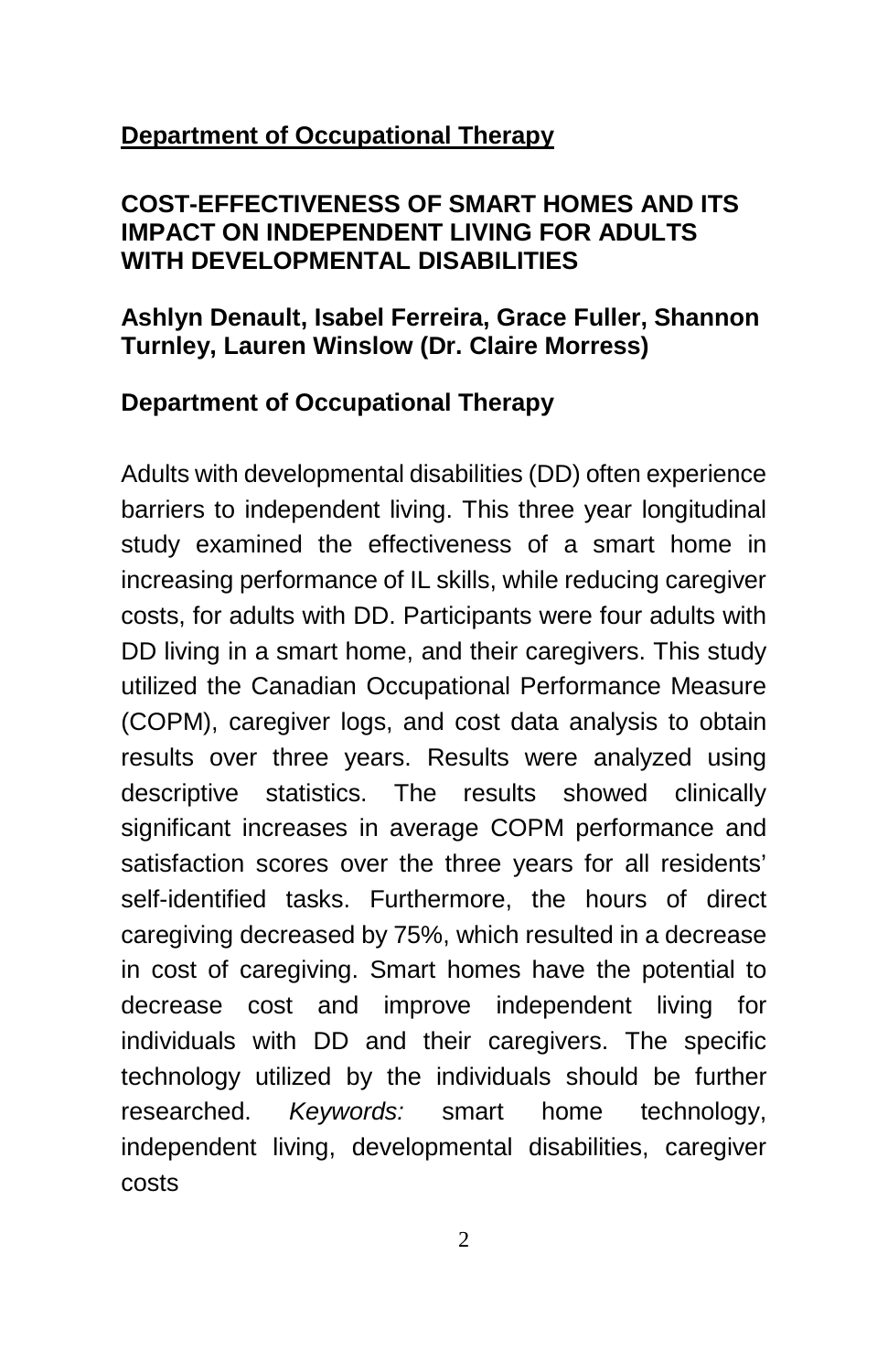#### **EVIDENCE-BASED PRACTICE INTERVENTION TRENDS FOR CHILDREN WITH CEREBRAL PALSY**

#### **Kelli Currin, Nicholas Hembree, Lauren Pressler, Nicole Turich, Elizabeth Winterod (Dr. Claire Morress)**

#### **Department of Occupational Therapy**

The aim of this study was to explore occupational therapists' use of evidence to improve motor outcomes for children 0-3 years old with cerebral palsy. An anonymous online survey was sent to occupational therapists across the United States. One hundred and ten respondents completed the survey and rated their expertise using evidence-based practice as intermediate or expert (82.61%). The majority of therapists indicated implementing parent coaching, joint goal setting, and home activity programs "frequently" or "always" in practice. On the other hand, only 24.39% of therapists reported using CIMT or mCIMT with children with unilateral hemiplegia, while 80.49% of therapists reported using sensory integration frequently or always with this population. Sufficient time within the workday was the most frequently reported barrier (78.26%) to using evidence in practice. Evidence-based practice is critical to improve motor outcomes for pediatric cerebral palsy clients, however, some newer evidence-based interventions for this population are not being implemented by occupational therapists.

*Keywords:* cerebral palsy, evidence-based practice, occupational therapy, interdisciplinary team

3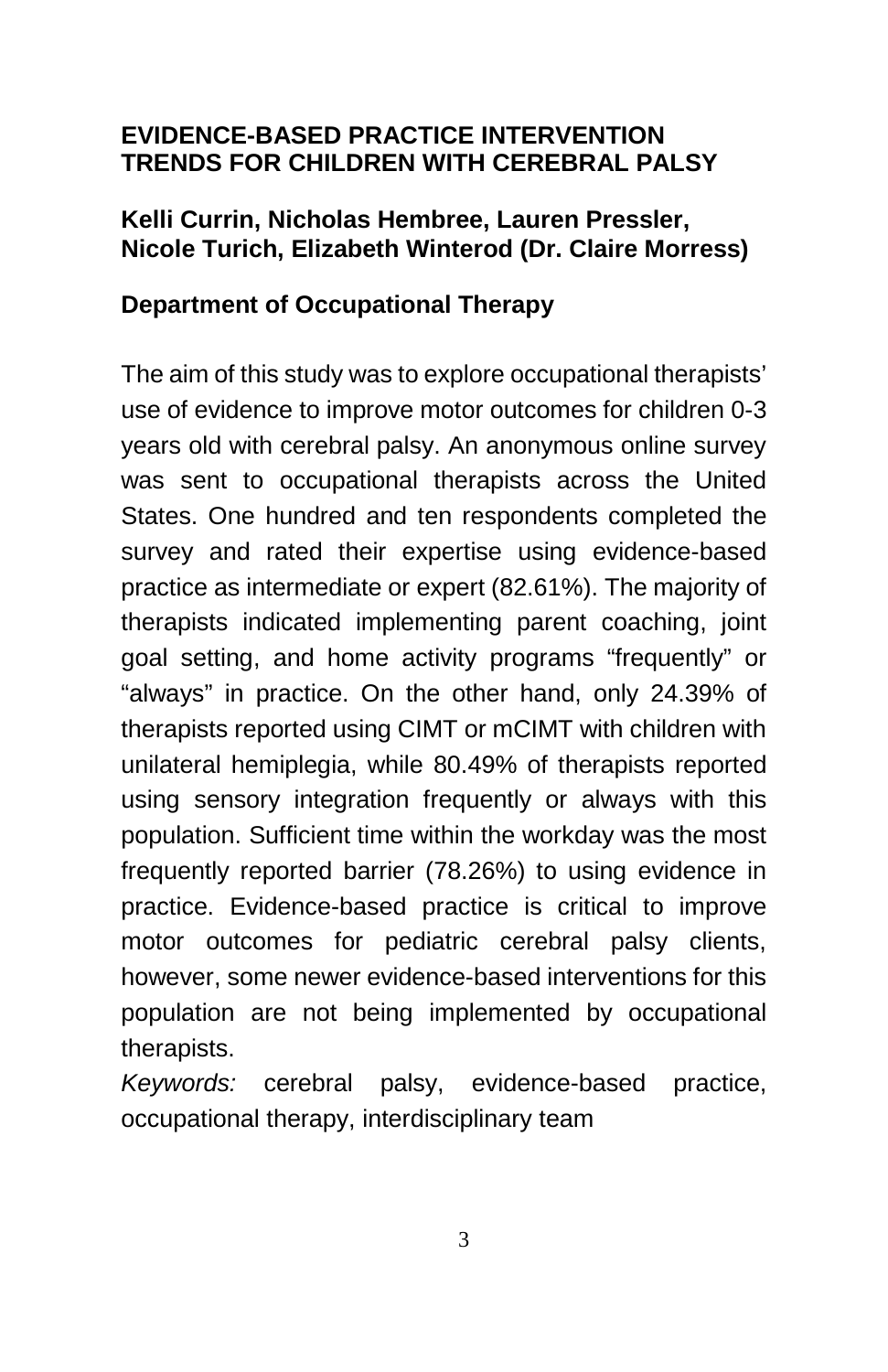#### **METAMORPHOSIS TOWARDS INDEPENDENCE: EXPERIENCES WITH DEVELOPMENTAL DISABILITIES IN SMART HOME LIVING**

#### **Allison Antonaccio, Olivia Campbell, Caitlin Regan, Rory Thomas (Dr. Joan Tunningley)**

#### **Department of Occupational Therapy**

Due to recent technological advances, smart homes are continuing to gain support as a safe, autonomous living option for adults with developmental disabilities (DD). Limited research has documented residents' perceptions of assistive technology (AT) or personal satisfaction within smart homes. This qualitative study explored the lived experiences and quality of life (QoL) among adults with DD after living one year in a smart home. Stakeholders from all perspectives (residents, parents, and caregivers) provided their personal feedback through individual interviews, and residents participated in an additional focus group for data collection. The data yielded five themes: Life is easier with smart components; Spreading their wings within the community; Navigating roommate boundaries; Metamorphosis towards independent adults; and Understanding what independence really means. The themes reflect substantial growth, when compared to two prior studies of this population, from planning and then moving into the smart home. Researchers shared anticipation for future growth. *Keywords:* developmental disabilities/intellectual disabilities, smart homes, assistive technology, supported living, quality of life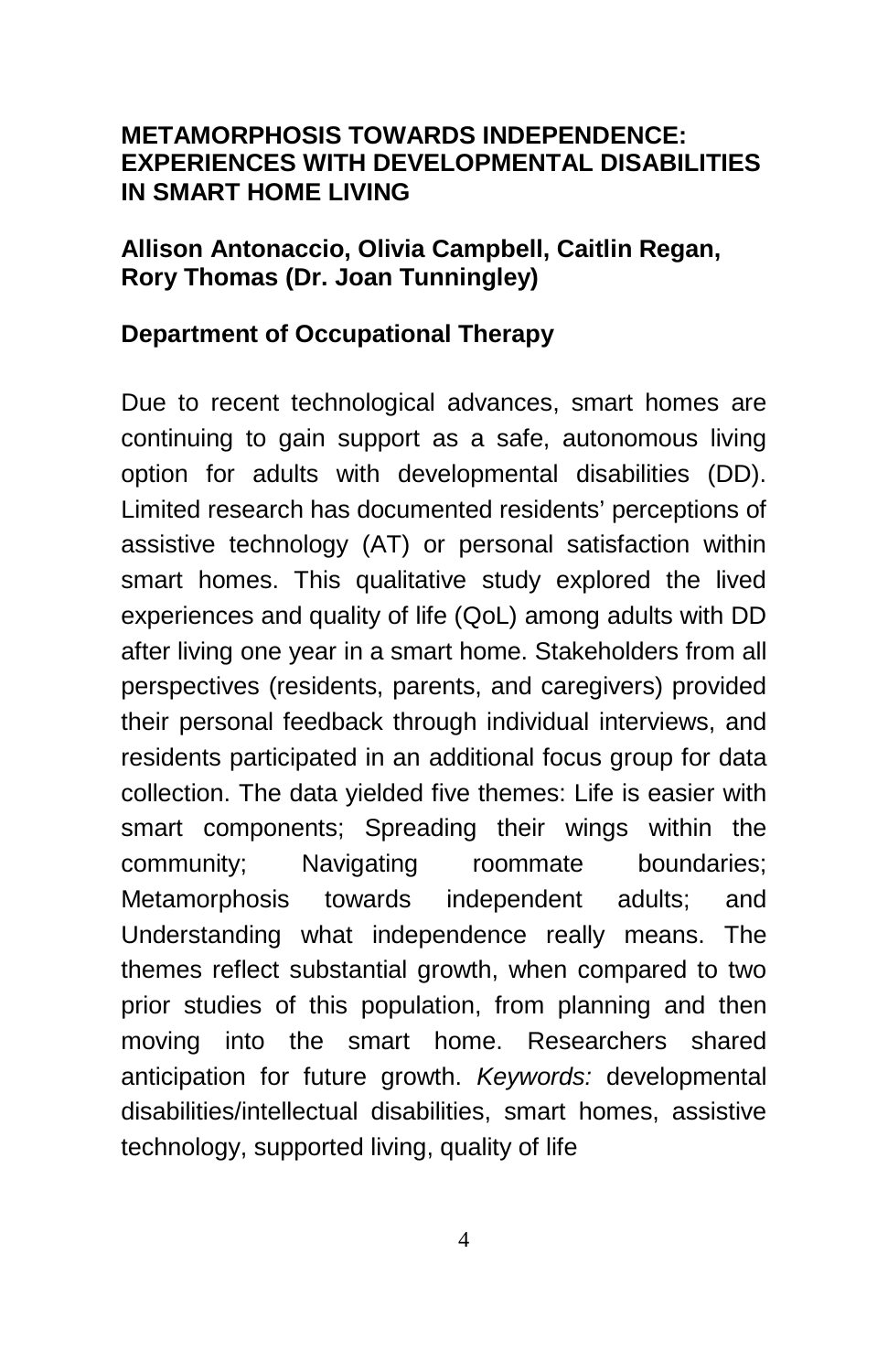#### **OUTCOMES OF A SCHOOL-BASED SOCIAL-EMOTIONAL LEARNING PROGRAM ON EARLY ELEMENTARY STUDENTS' BEHAVIORS: A CASE STUDY**

#### **Danielle Eilerman, Ruthie Johnson, Kara Langenkamp, Abby Quick (Dr. Carol Scheerer)**

#### **Department of Occupational Therapy**

Social-emotional learning (SEL) programs foster students' development of skills necessary for success in learning and school participation. This case study compiled retrospective data and assessed behavioral outcomes of eight early elementary students involved in a SEL program at one, Midwestern, suburban school. Data were collected for each student during two intervention periods. From Intervention Period 1 to 2, group averages showed a decrease in duration of problematic behavioral incidents, number of incidents, and incidents with aggression and elopement. Group averages exhibited an increase in incidents with destruction and number of removals from the general education environment. All students progressed or maintained their progress toward educational goals. The school utilized a multidisciplinary team to develop and implement the program, the role of occupational therapy within the SEL program development was notable. *Keywords:* occupational therapy, mental health, early

childhood center, quantitative research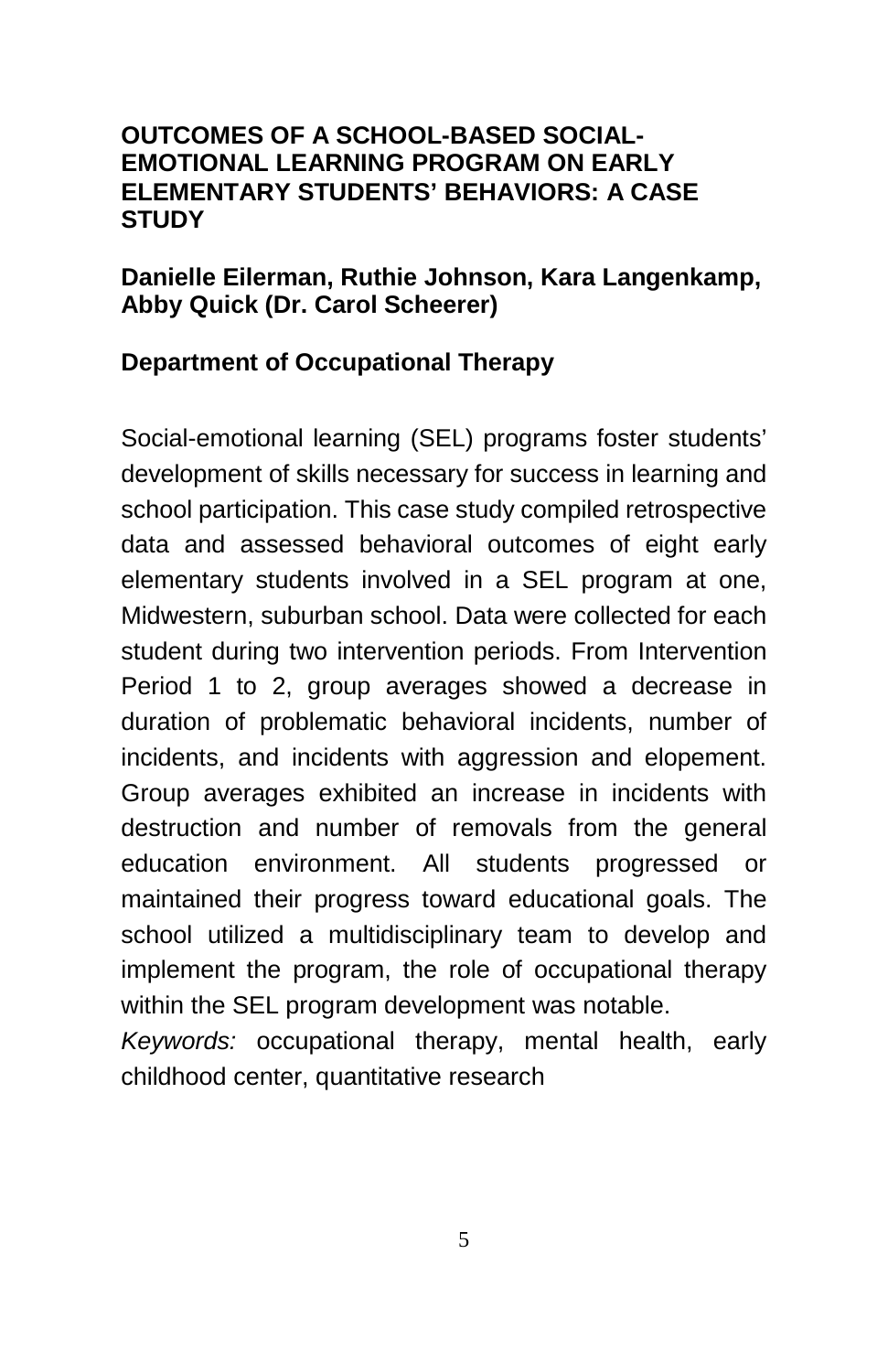#### **PATIENT PERCEPTIONS OF OCCUPATIONAL THERAPY STROKE INTERVENTIONS: A QUALITATIVE PILOT STUDY**

#### **Kara Horning, Haven Miller, Meghan Perrin, Alexis Sibbio (Dr. Joan Tunningley)**

#### **Department of Occupational Therapy**

This study aimed to explore patient engagement and satisfaction, and the potential relationship between the two, for occupational therapy (OT) services to patients admitted to an inpatient rehabilitation (IPR) hospital following a recent stroke. This study used a qualitative descriptive method through semi-standardized interviews, including a pretherapy interview and post-therapy interview, to collect data. The researchers applied their findings through an iterative review process to the original research queries, resulting in four themes: Hopes for Therapy Outcomes, Support Systems, Readiness for Discharge, and Satisfaction with OT. This pilot study of five patients from one site in southwestern Ohio contributed to literature that explores patient satisfaction at an IPR hospital. The results expanded on previous studies by analyzing patient engagement and patient satisfaction within the same study. Overall, this study found a possible connection between patient engagement and patient satisfaction with the outcomes of their OT IPR services. *Keywords:* occupational therapy, patient satisfaction, patient engagement, stroke, inpatient rehabilitation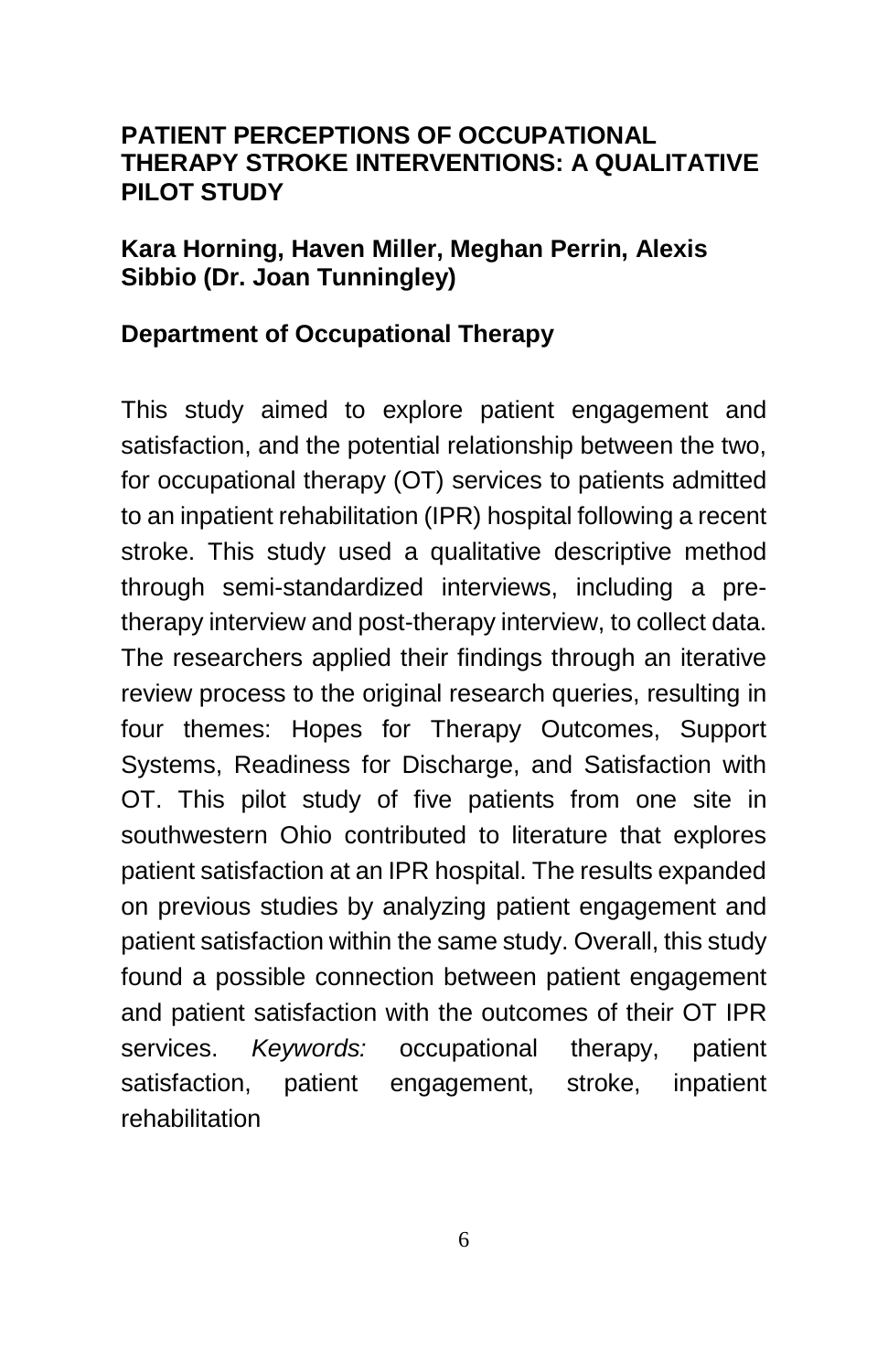#### **SCHOOL-BASED PROFESSIONALS' PERCEPTIONS OF SOCIAL-EMOTIONAL LEARNING (SEL) PROGRAMS IN THE EDUCATIONAL CONTEXT**

#### **Tyler Anzelmo, Kristen Coyle, Laurel Pendergest, Abigail Yelton (Dr. Carol Scheerer)**

#### **Department of Occupational Therapy**

This study explored the perceptions of 11 school-based professionals who supported the work of a social-emotional learning (SEL) program at an early elementary childhood center located in their school. Data were collected through an online survey, interviews, and focus group. Five themes emerged from the voices of the professionals involved in the study: All About Perceptions; Success Starts with a Plan; The Road to Success; Resources and Reassurances; Teamwork Makes the Dream Work. Participants noted their desire to expand the Program throughout the school district and nationwide. The findings from the study were congruent with the preliminary research on this topic. Further research is needed to determine the long-term benefits and success of the Program on student mental wellness and academic success. *Keywords:* Social-Emotional Learning (SEL), collaboration, school, children, mental wellness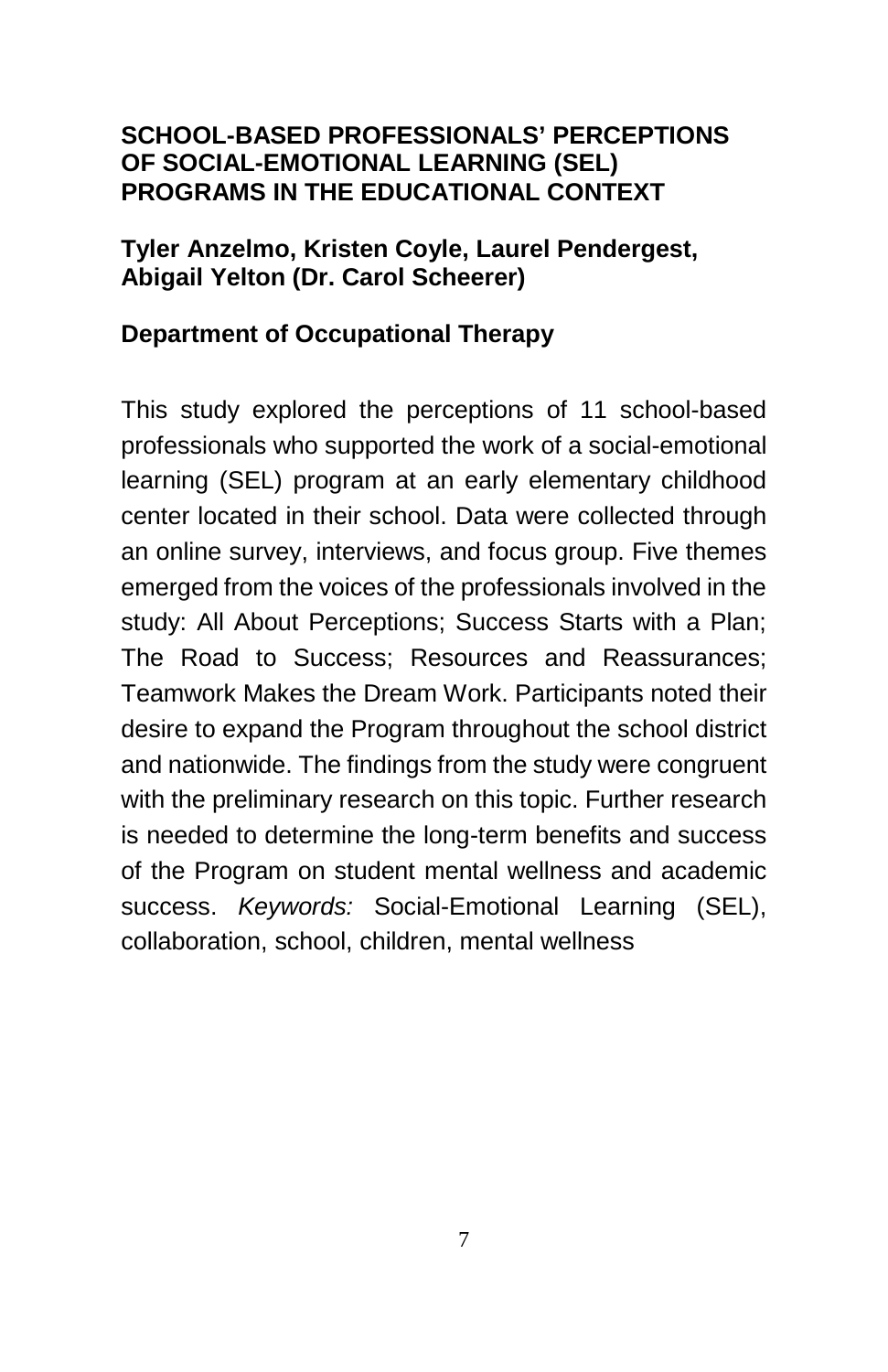#### **STUDENT VOICES LEAD THE WAY: MINORITY OCCUPATIONAL THERAPY STUDENTS SPEAK UP AND OUT**

#### **Julia Daanen, Jess Lanty, Ally Orth, Kyra Saade, CeCe Schul (Dr. Carol Scheerer)**

#### **Department of Occupational Therapy**

The aim of this study was to understand the lived experience of minority occupational therapy students and/or alumni in order to support diversifying efforts at one Midwestern private university. Interviews and focus groups were conducted with five male or non-white female occupational therapy students and/or alumni from the Program. Six themes emerged from the voices of the participants in this study: University Process, Favorable Experiences, Unfavorable Experiences, Lack of Diversity, Challenges Faced by Minority Students, and Future Suggestions for Reaching Minority Students. Clinical implications suggest actively hiring more diverse faculty to increase sense of belonging among minority students and amplifying awareness of the profession of occupational therapy to diverse high school students and communities to garner their interest. Diversifying occupational therapy programs will lead to a more diverse profession better fulfilling the healthcare needs of the clients with whom future occupational therapy students will serve. Further research is needed on this topic, however, this study can be used as a basis for future research to increase diversity in this Program and in turn the profession. *Keywords:* healthcare, diversity, male, non-white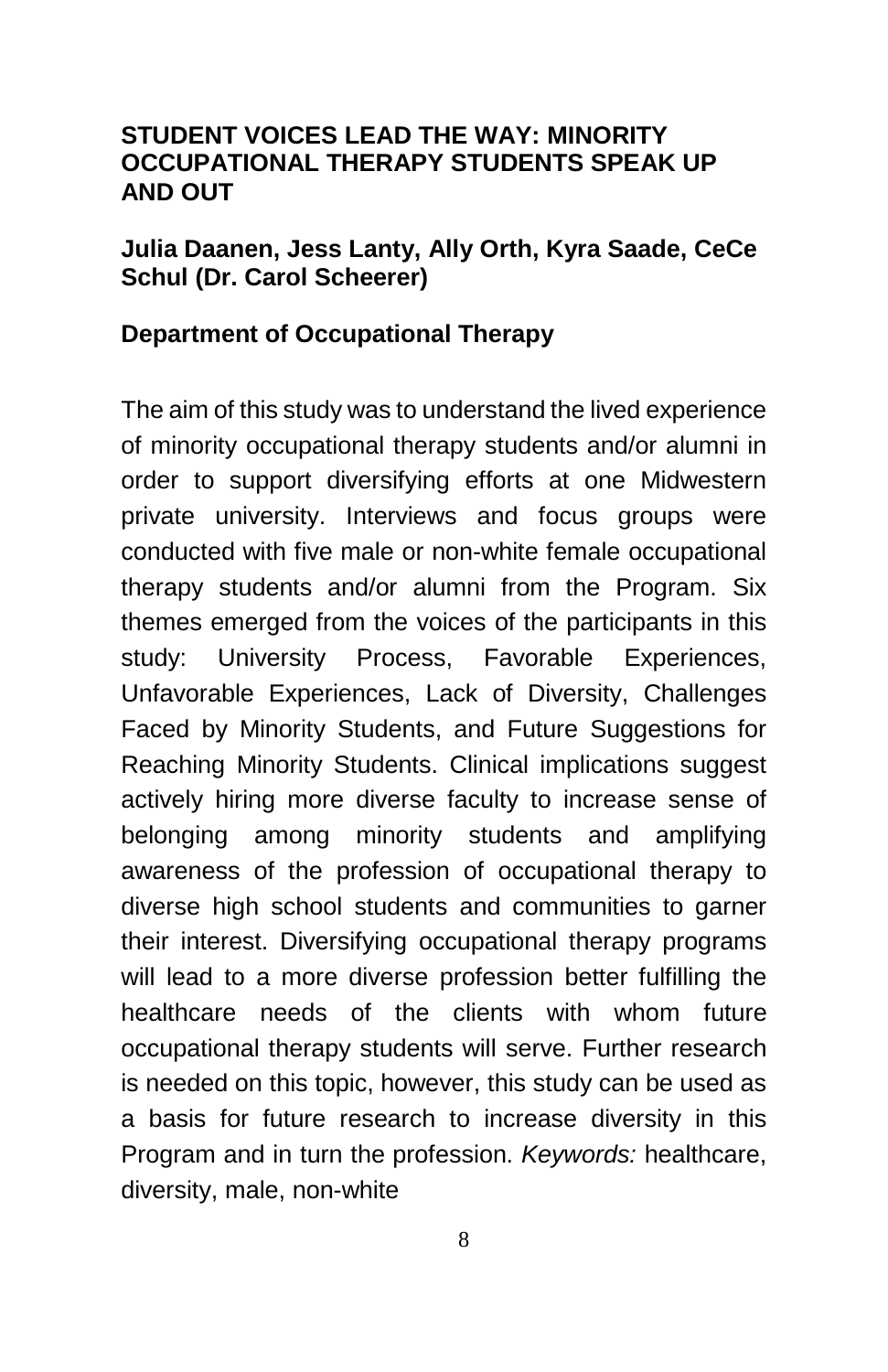#### **Department of Sport Science and Management**

#### **SUBLIME TUBERCLE STRESS REACTION IN A COLLEGIATE BASEBALL PLAYER: A LEVEL 3 CASE REPORT**

#### **Cassidy Baker (Dr. Lisa Jutte)**

#### **Department of Sport Science and Management**

Background: Sublime tubercle stress reactions in young athletes is a very rare occurrence according to modern literature. When they do occur, it is realized in overhead throwing athletes more than any other subjects. Stress reactions around the elbow occur mostly in overhead throwing athletes, they are also seen in sports involving repetitive weight-bearing through the elbow, such as gymnastics. The injury presentation is dependent on the patient's age along with the biomechanics and loading characteristics of the sport involved, leading to pathology most commonly in the distal humerus, olecranon process of the ulna, coronoid process of the ulna, sublime tubercle and in some cases the radial head. In certain situations, a diagnosis can be obtained based on clinical history, examination, and radiography, while magnetic resonance imaging is frequently necessary for a conclusive diagnosis. Patient: A 20-year-old male, collegiate baseball player, sustained a sublime tubercle stress reaction in his right elbow. The patient reported to the athletic trainer complaining of pain in the posterior aspect of the right elbow. He reported he felt a "different" sensation in his elbow. He complained of having "dead-arm" after ten pitches in his 25-pitch session; however, he had no known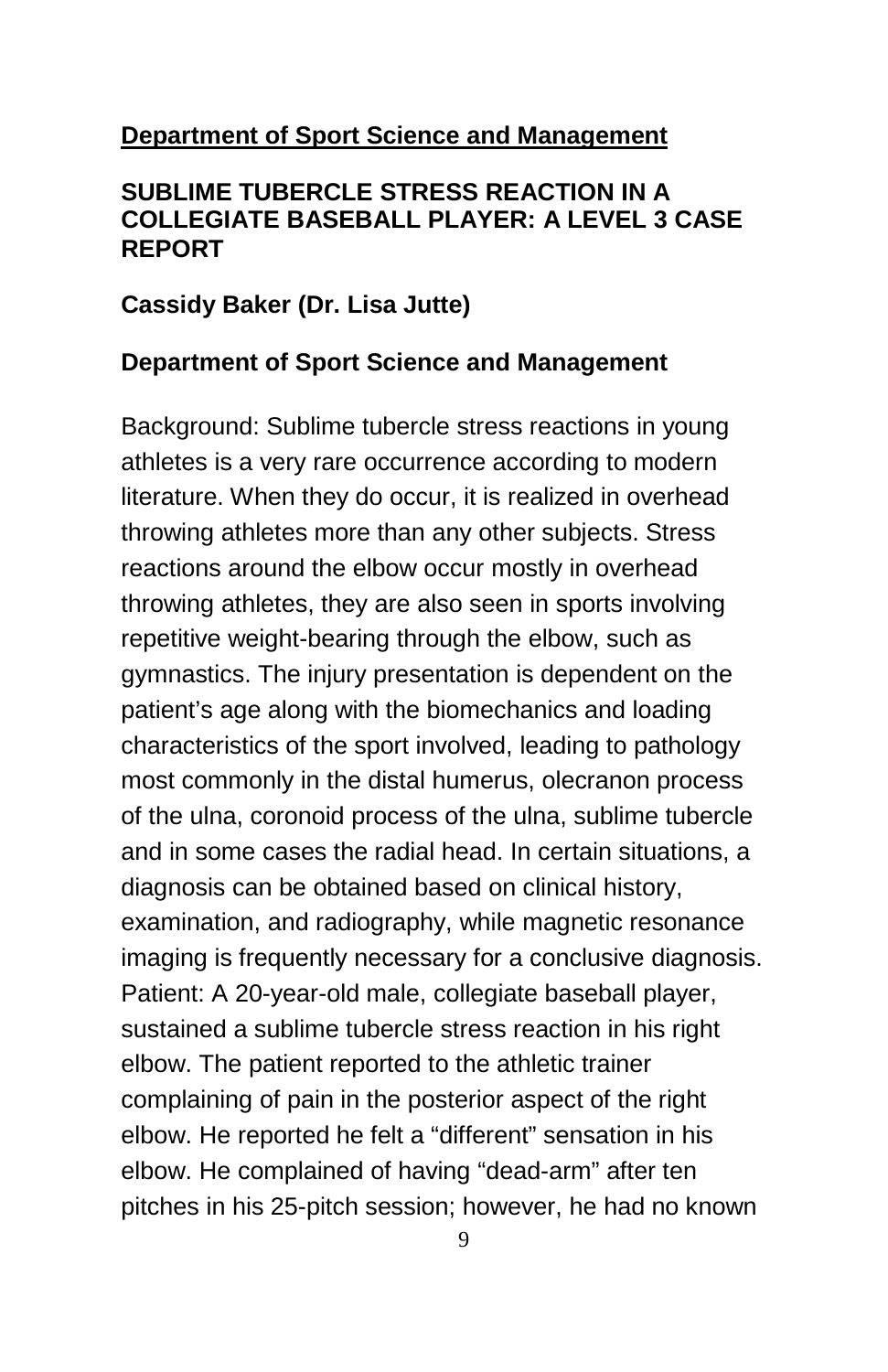history of having elbow injuries. During the initial evaluation there was no deformity, ecchymosis, discoloration, or severe pain with palpation. The patient only complained of pain during active full extension and end-range of passive extension. Intervention or Treatment: Patient was referred to a physician and x-rays were unremarkable. They were then referred for magnetic resonance imaging; MRI detected a sublime tubercle stress reaction at the proximal ulna. The patient did not undergo surgery and they were prescribed Diclofenac by their physician to treat mild inflammation and pain. They also received treatment, such as infrared light pads, instrument assisted soft tissue manipulation, and blood flow restriction. These rehabilitation techniques were continued through the remainder of the semester and until the patient continued to feel pain in the medial elbow; furthermore, the medical staff wanted to make sure they did not lose their pitching endurance, so they returned to a full throwing progression within two months of the initial injury. Outcomes or Other Comparisons: The patient's progression was slowed intentionally to ensure no other injuries, yet they still progressed more quickly than the literature presents. Protocols estimate that the patient rests for two-three weeks; however, with this patient clinicians used an active recovery instead of two-three weeks of complete rest. They returned to a full throwing progression and lifting in a timeframe that isn't as consistent because the medical staff wanted to ensure they did not lose the pitching endurance from being a D-I collegiate athlete. Conclusion: The mainstay of management is rest and activity modification; however advanced pathology often requires surgical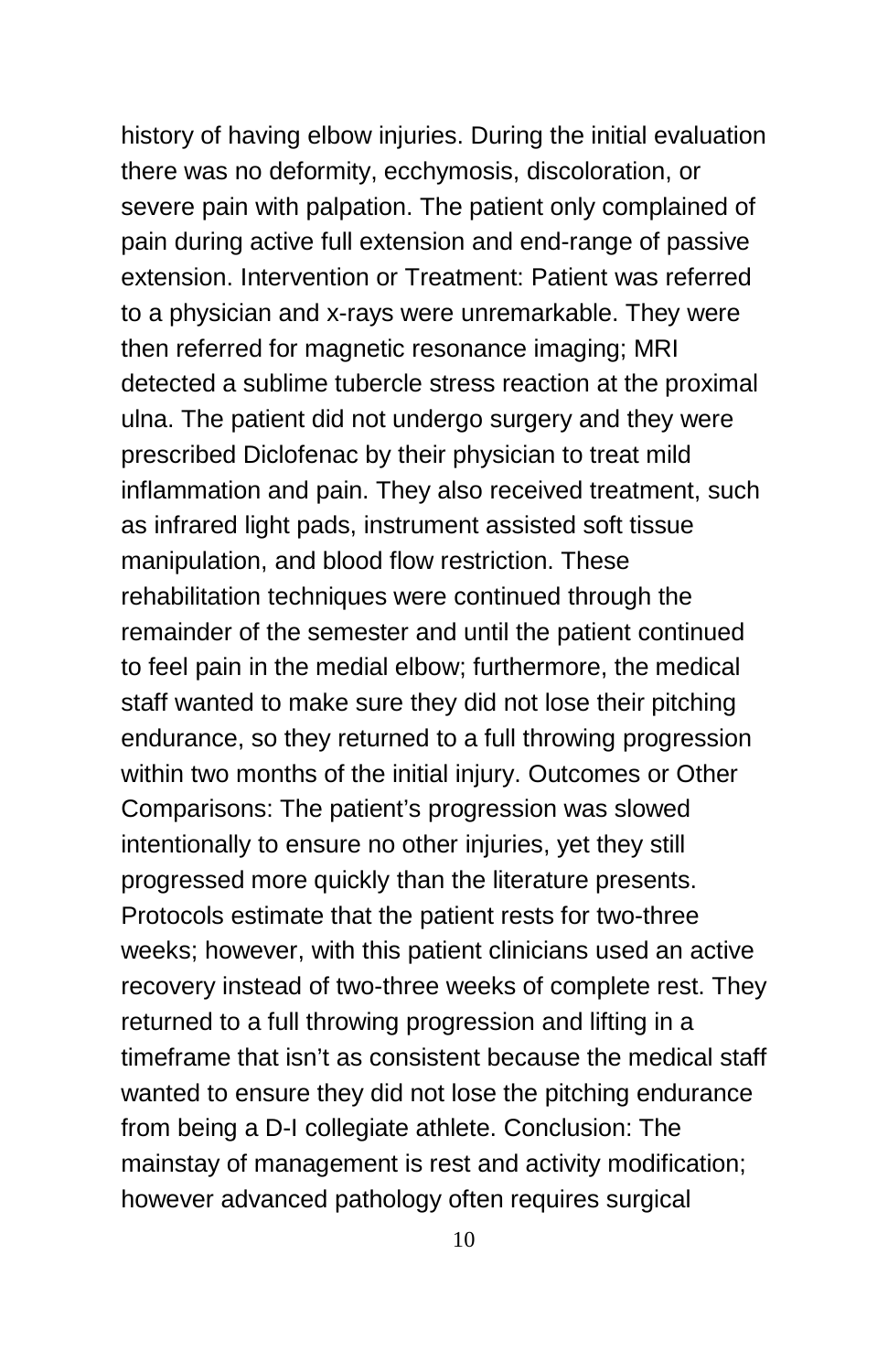management for successful resolution and return to play. Activity modification, according to standard care, is the only treatment with sustained positive results. Without many other cases to compare, it's improbable to say whether this is common or if the patient healed at an unusually fast rate. During the rehabilitation process, the athletic trainer and athletic training students did not come into contact with any issues or complications that would not have been expected. Clinical Bottom Line: According to the literature there is no well-defined treatment for sublime tubercle stress reactions. In accordance with standard care, modified activity worked the best for the patient.

#### **GASTROCNEMIUS STRAIN WITH SUSPECTED TEAR IN PROFESSIONAL BALLET DANCER**

#### **Danielle Brewin (Dr. Lisa Jutte)**

#### **Department of Sport Science and Management**

Background: Gastrocnemius strains typically occur during maximal extension of the knee with the ankle in full dorsiflexion causing the tension to overload the muscle to the point of a strain and/or tear. Studies have shown that the medial head is more susceptible to injury as it is more responsible for muscular activity. Khalfaoui et al. recommends using the PRICE principles of protection, rest, ice, compression, and elevation, followed by passive stretching and isometric strengthening exercises focusing on mobility and stability. The purpose of this Level-1 case report is to validate the treatment protocol for medial head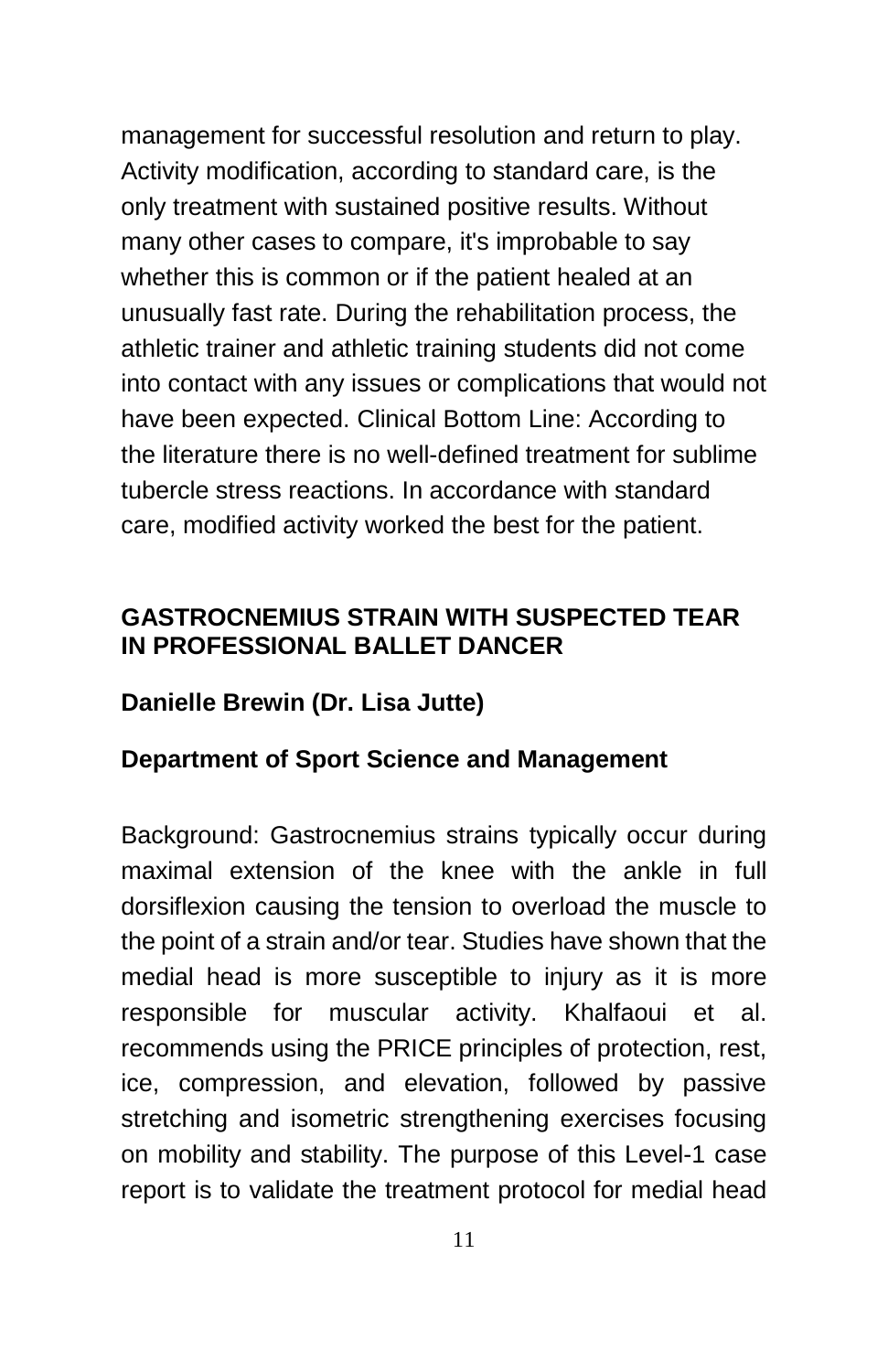gastrocnemius strains with a medial head tear. Patient: A 30-year-old, female, professional ballet dancer developed a medial head gastrocnemius strain with suspected tear from overuse and cross-training during her/the performance season. The patient has a history of lower extremity muscular strains. The patient reported to the athletic training facility 3 days after the pain became significantly worse with complaints and symptoms of pain, swelling, cramping, warmth, and trouble weight-bearing on her left gastrocnemius. A dent in the medial gastrocnemius could be palpated where the patient complained of point tenderness. ROM of dorsiflexion and plantarflexion was limited and painful, but MMT of the gastrocnemius was found to be full strength. The patient was found to have a positive squeeze test. Due to the symptoms worsening, the patient was referred out to the emergency department to check for deep vein thrombosis. A blood panel with D-dimer showed normal results and a lower extremity duplex was negative for blood clots. No further imaging was taken. The patient was then diagnosed with a medial head gastrocnemius strain with suspected tear. Intervention: The patient was immediately placed on a steroid dose pack and in a walking boot. She was removed from performances to help reduce inflammation and pain. Interventions included therapeutic exercises, manual therapy, cryotherapy, blood flow restriction exercises, electrical stimulation, taping, and patient education. During the first 4 weeks, the therapeutic exercises started with non-weight bearing exercises and light strengthening before progressing to weighted strengthening and proprioceptive exercises. Around week 5, the patient began training in sport specific exercises,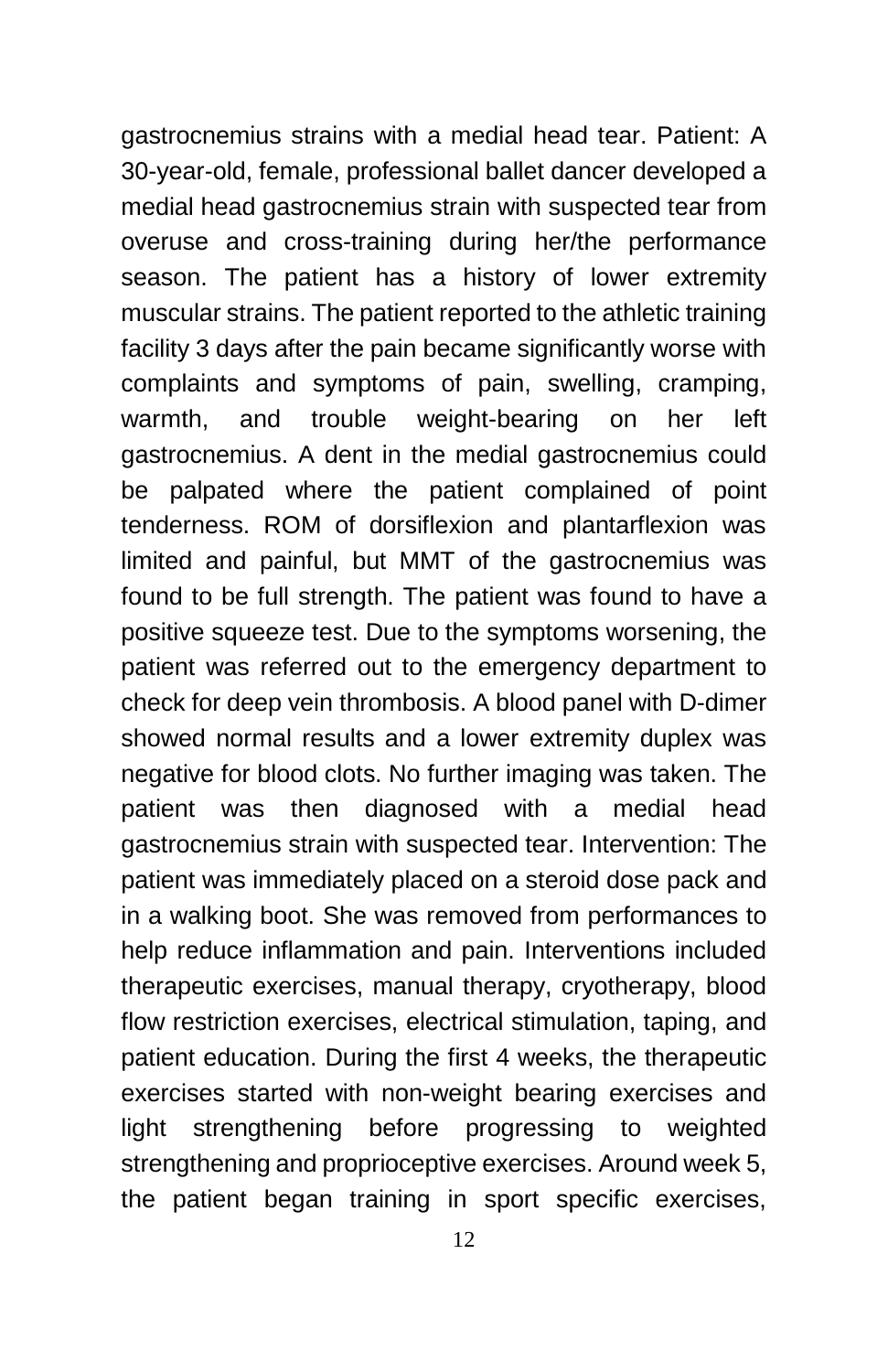including barre work. At week 8, the patient was allowed to begin pointe work using the support of the ballet barre before she progressed during week 9 to unsupported pointe work. At week 10, the patient was cleared for full return to dance after she was cleared to begin jumps. The patient continues to seek maintenance treatment but has not reinjured her gastrocnemius. Outcomes or other Comparisons: Khalfaoui et. al. recommends using the principles of PRICE before progressing to recommended therapeutic exercises over 6-8 weeks before patients will be cleared for full return. This patient used a program with the same aspects as Khalfaoui's et. al's recommendations throughout a 10-week program. While Khalfaoui et. al's protocol is only for 8 weeks, this patient took longer to fully return to play as her sport requires more gastrocnemius stability to have proper technique on pointe. Comparatively, the patient in Khalfaoui et. al.'s study was cleared for full return to dance during week 6 of their recovery. This patient was cleared after 10 weeks of rehabilitation after her return to full pointe work. Both patients completed a similar rehabilitation plan focusing on the PRICE principles and therapeutic exercises. Conclusion: In terms of the intervention used, it is well supported that the intervention of PRICE and therapeutic exercises that focus on mobility, strength, and stability is an effective rehabilitation technique. Clinical Bottom Line: This Level-1 case study validated that patients with medial gastrocnemius strains with partial tears can be rehabilitated using the principles of PRICE and therapeutic exercises focused on proprioception and strength.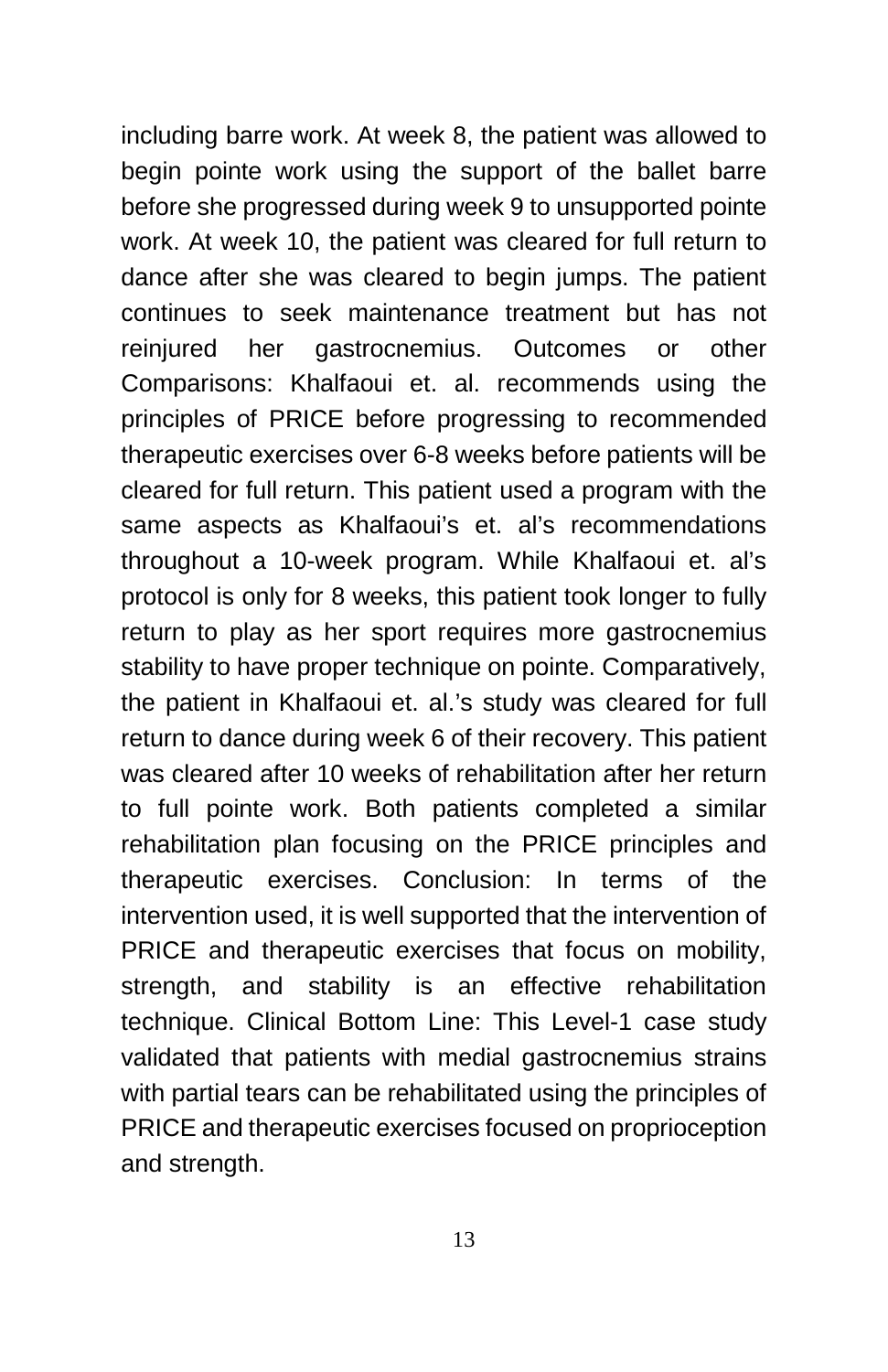#### **REHABILITATION GUIDELINES OF AN ANTERIOR CRUCIATE LIGAMENT TEAR WITH ASSOCIATED PARTIAL POSTERIOR CRUCIATE LIGAMENT TEAR: TYPE-3 CASE STUDY**

#### **Tevin Burdette (Dr. Lisa Jutte)**

#### **Department of Sport Science and Management**

Background: The ACL rehabilitation protocol created by Wisconsin University sports medicine, is broken up into five phases focusing on surgical recovery, strength and neuromuscular control, agility and jumping, return to sport, and reinjury prevention. Throughout each phase, the patients returning from ACLR try to accomplish set goals that lead to a healthy return to activity. Even though clinicians should approach the exercise rehabilitation program following evidence-based recommendations, each program should be individualized to assure the patients meet their set RTP goals. ACL injuries are common in soccer athletes due to the biomechanics of the sport (landing, cutting, and decelerating), and frequency of collisions with players. Contact ACL injuries are often accompanied by additional structural damage which can factor in how the rehabilitation can be programmed. Patient: A 22-year-old male intercollegiate soccer player sustained a right knee injury in a collision during a game. During the initial evaluation, the team's athletic trainer evaluated the patient and treated for possible knee ligament tears and a proximal tibia stress fracture. The team physician ordered an MRI, which confirmed an ACL tear, partial PCL tear, medial meniscal tear, and tibial plateau stress fracture.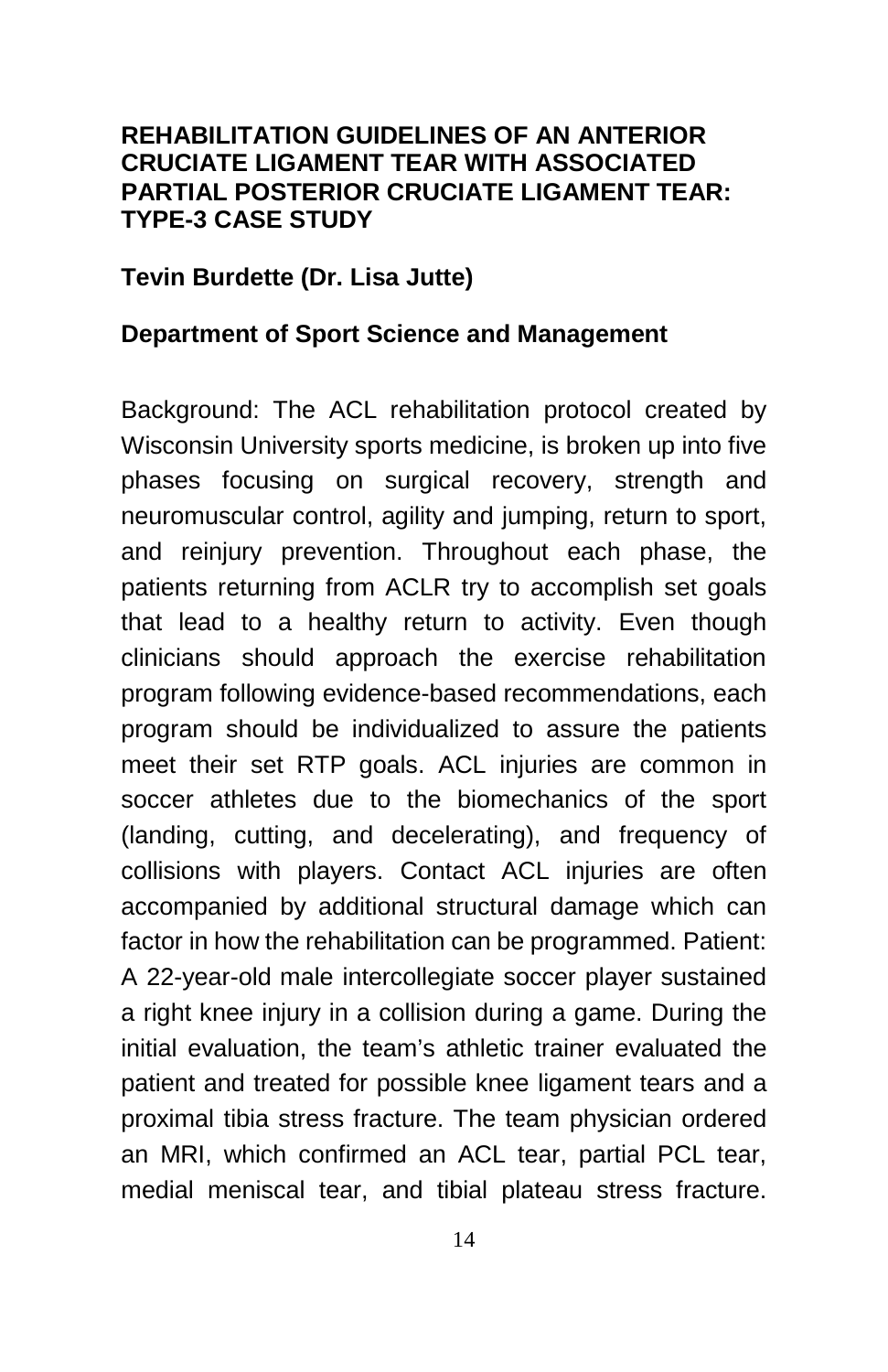Intervention: The PCL tear was treated conservatively for 6 weeks until surgery to repair the ACL and meniscus. After the surgery, the patient wore a straight leg brace to prevent hyperextension and posterior tibial translation. The patient's ACL was repaired using a patellar tendon graft and his meniscal tear with a partial synovectomy. Post-operation the patient used a straight leg brace for protection during sleep. Initially the patient's rehabilitation plan focused on regaining full ROM and building up quadriceps strength through blood flow restriction exercises. After gaining full knee extension and flexion, the patient progressed to single leg neuromuscular control and single leg press strength. As the patient progressed to phase 3, he returned to running, landing, and making lateral cuts. Outcomes & Other Comparisons: Due to the conservative treatment of the partial PCL tear, the ACL reconstruction was delayed 6 weeks compared to a typical ACL-R timeline. Most patients with ACL tears wait about 2-4 weeks after injury for their surgical repair, but timing is more dependent on the patient's ROM, swelling, leg strength and control. During phase one, the patient regained full passive knee flexion and extension one-month post-ACL-R. This patient tested well on the functional alignment test, an outcome measure for the single leg squat two months post-op. This successful testing proves the patient has proper balance and strength with no observed deformities throughout the first few months of rehabilitation. This patient has progressed through each phase without any major setbacks and is on schedule to return to full activity in 2-3 months. Conclusions: Due to the partial PCL tear, this patient couldn't follow standard ACL-R protocol and delayed surgery to allow the PCL to heal.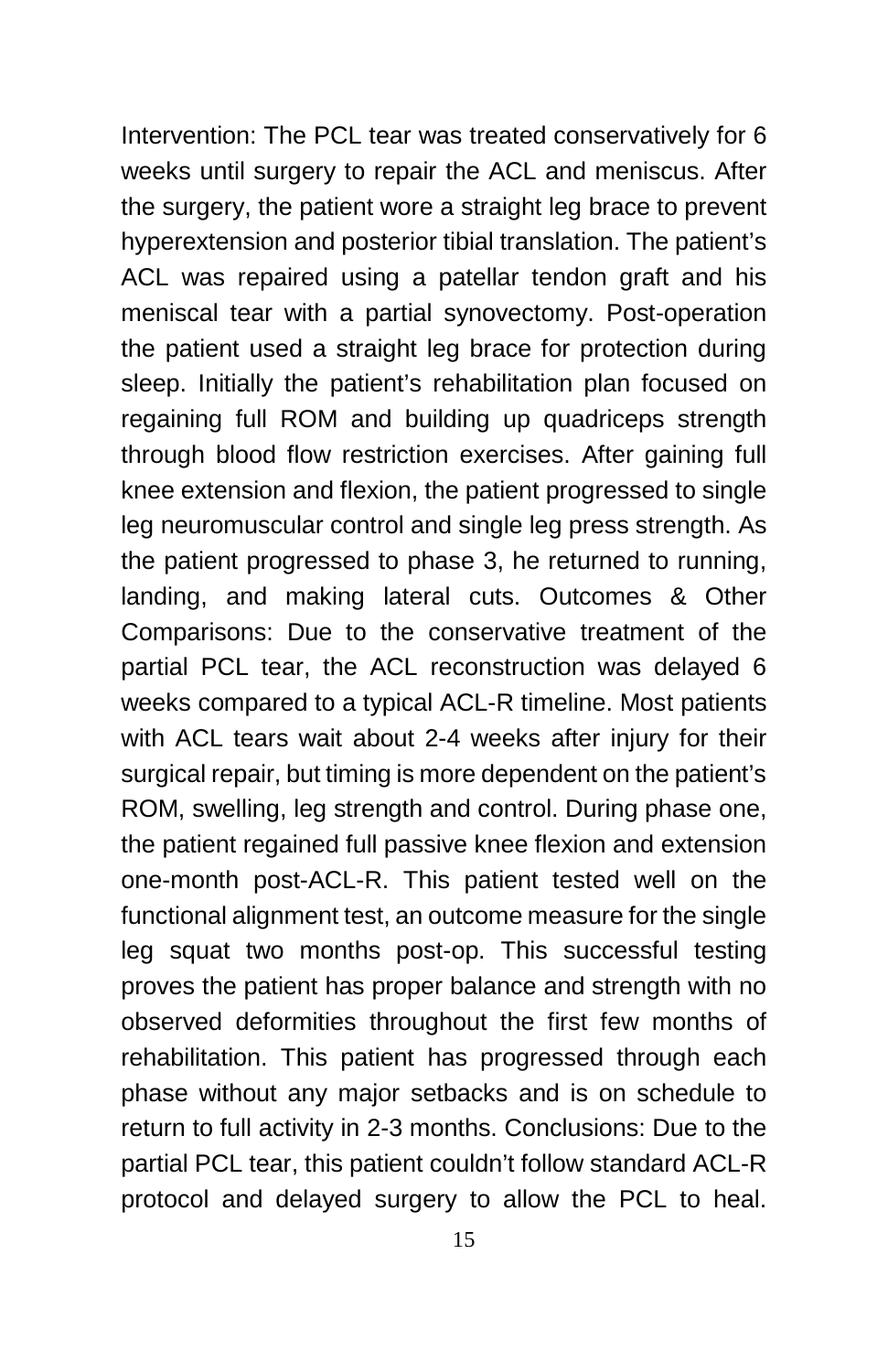Although surgery was delayed four weeks, the conservative treatment allowed the patient to gain normal ROM and leg strength prior to surgery. Once the PCL tear healed and successful surgery occurred, the patient progressed through each phase of the ACL protocol without any setbacks and currently has 80% of full strength in his right quadriceps. Clinical Bottom Line: When managing an athlete with an ACL injury, it is important to follow each phase of the protocol safely and timely for the individual. Even though the collateral ligament damage occurred along with the ACL tear, conservative treatment still allowed the athlete to successfully rehabilitate their knee following surgery. Although the protocol for RTP on ACL injuries is standard practice for clinicians, each patient's case presents unique challenges and setbacks to regaining full strength, ROM, and proper neuromuscular control.

#### **POST TEAR OF ANTERIOR CRUCIATE LIGAMENT RECONSTRUCTION**

#### **Ashley Costa (Dr. Lisa Jutte)**

#### **Department of Sport Science and Management**

Background: An Anterior Cruciate Ligament (ACL) injury is among the most common knee injuries that athletes are sustaining. Around 50% of knee injuries involve an ACL tear. The timeline for a patient to return to play (RTP) is 9 to 12 months. Even with proper care and rehabilitation, it is still possible for the athlete to sustain another ACL tear within 6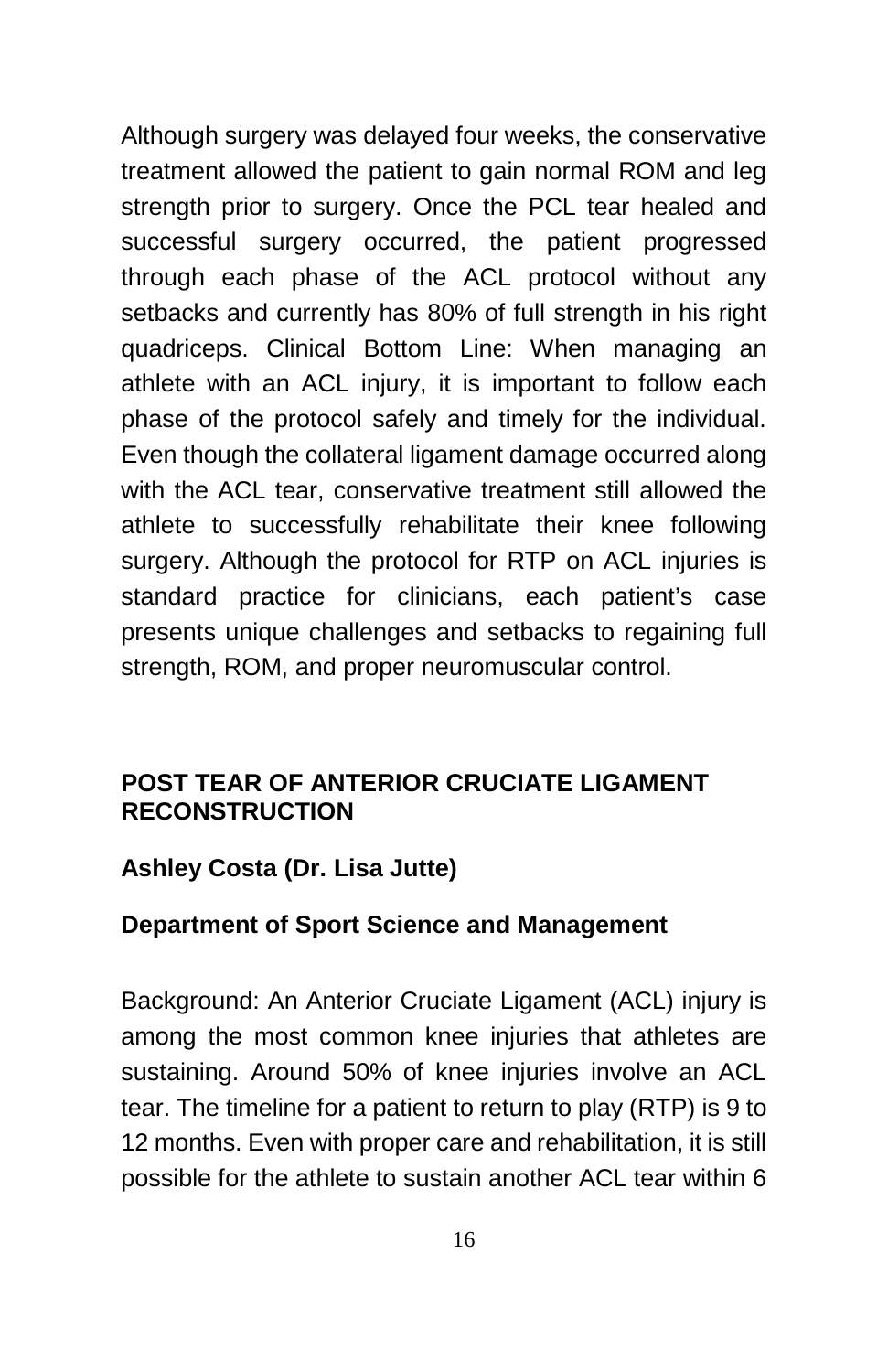months to 2 years post reconstruction. The protocol that is put in place contains 4 stages to build up strength, increase stability, and regaining ROM. Although, patients that pass this and return to play have a 20% risk of retearing the ACL. Patient: A 17-year-old, high school, multisport athlete sustained two ACL tears within a single year. The patient torn his ACL the first time while wrestling, along with the lateral collateral ligament and the medial collateral ligament. The physician suspected that the patient would sustain surgery to fix all the ligaments. After surgery, the patient completed a rehabilitation program and return to play with no restrictions in just seven months. However, at eleven months post-op the patient sustain another, isolated, ACL tear. This indication was with a positive anterior drawer test and a positive Lachman's test. The team physician referred the patient for a MRI to confirm, and it was torn. The patient, again, underwent surgery in December 2021 for another full ACL reconstruction. Intervention or Treatment: The patient underwent surgery in March of 2021, performed by the team physician. The surgery was a full ACL reconstruction, with a graft from the semimembranosus along with a MCL and LCL repair. The patient completed a standard rehabilitation that help to regain ROM and overall strength in the involved knee. After a follow up at the 5  $\frac{1}{2}$  month mark the team physician started, the patient on the rehabilitation program called the Bridge program that progressed him back to sports activity. The Bridge program has the patient doing sports specific activity 2-3 times a week for 6 weeks for an hour to an hour and a half. During this program, they are working with the patient on things such as cutting, jumping properly, and other things specific to their sport or activity all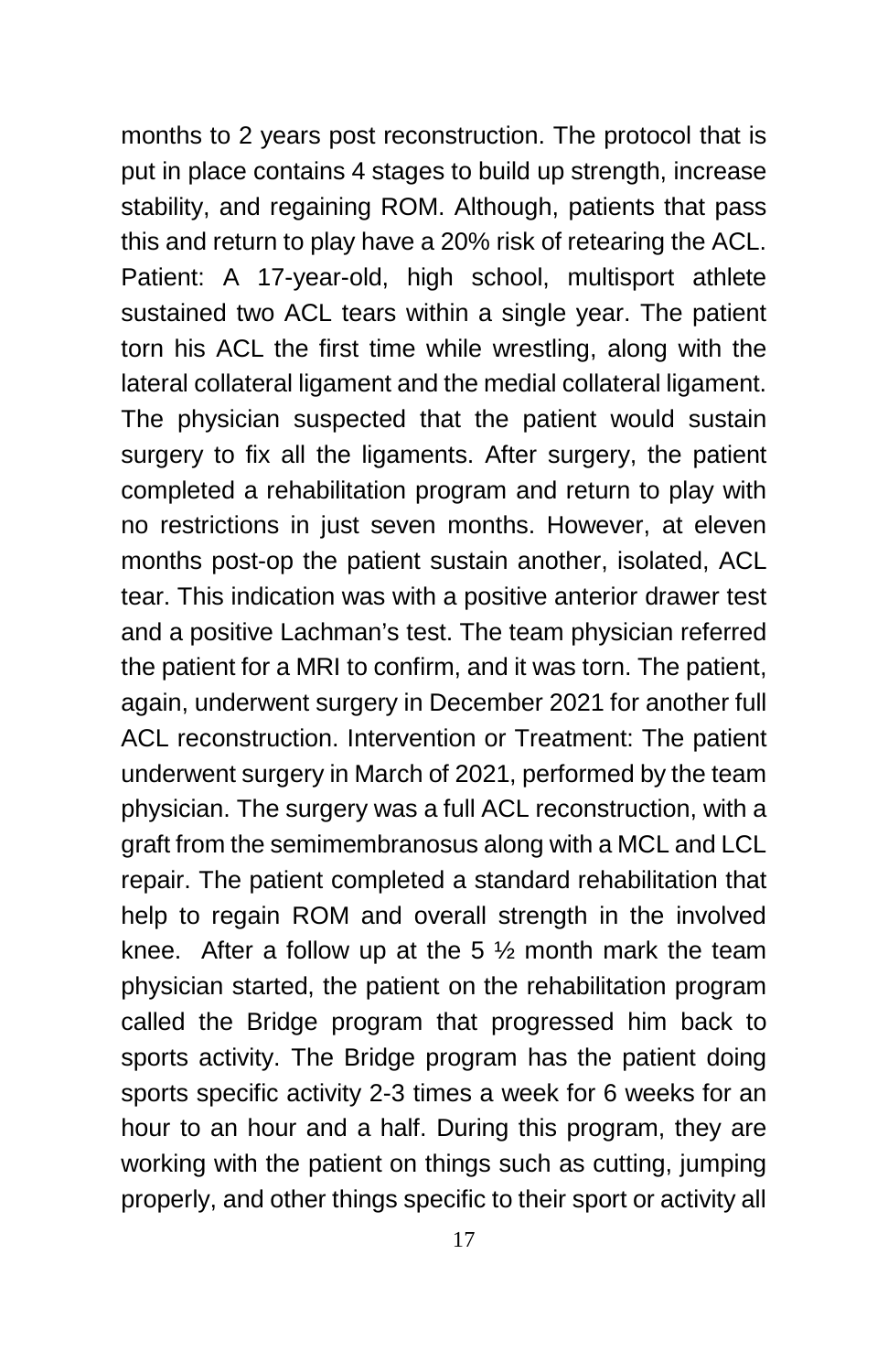in a clinical setting. After the patient complete the Bridge program, the team physician made him perform a series of task to test his strength, range of motion, and overall the stability of the joint. The patient completed the 4-stage rehabilitation program fasted than the average athlete, giving him full clearance to RTP in just seven months postop. Outcomes or other Comparisons: The normal return to play protocol is 9 to 12 months to recover from a full ACL reconstruction. The patient fully recovered and cleared for sporting activities at the 7-month mark. On average patients reach the Bridge program around the 7-month mark, however, the patient reached this step of the rehabilitation process at 5 ½ months post-op. Conclusion: The average time for a patient to recover from an ACLR is eight to twelve months. However, with about 20% of patient will sustain a retear within the first two years of the initial clearance to RTP. Clinical Bottom Line: Rehabilitation programs can limit the chances of sustaining an ACL tear from reoccurring, however, there is still a chance for that to happen. There needs to be an adjustment to rehabilitation programs that will allow a patient to progress into sports activity at the volume and intensity they would be experiencing in a highpressure game.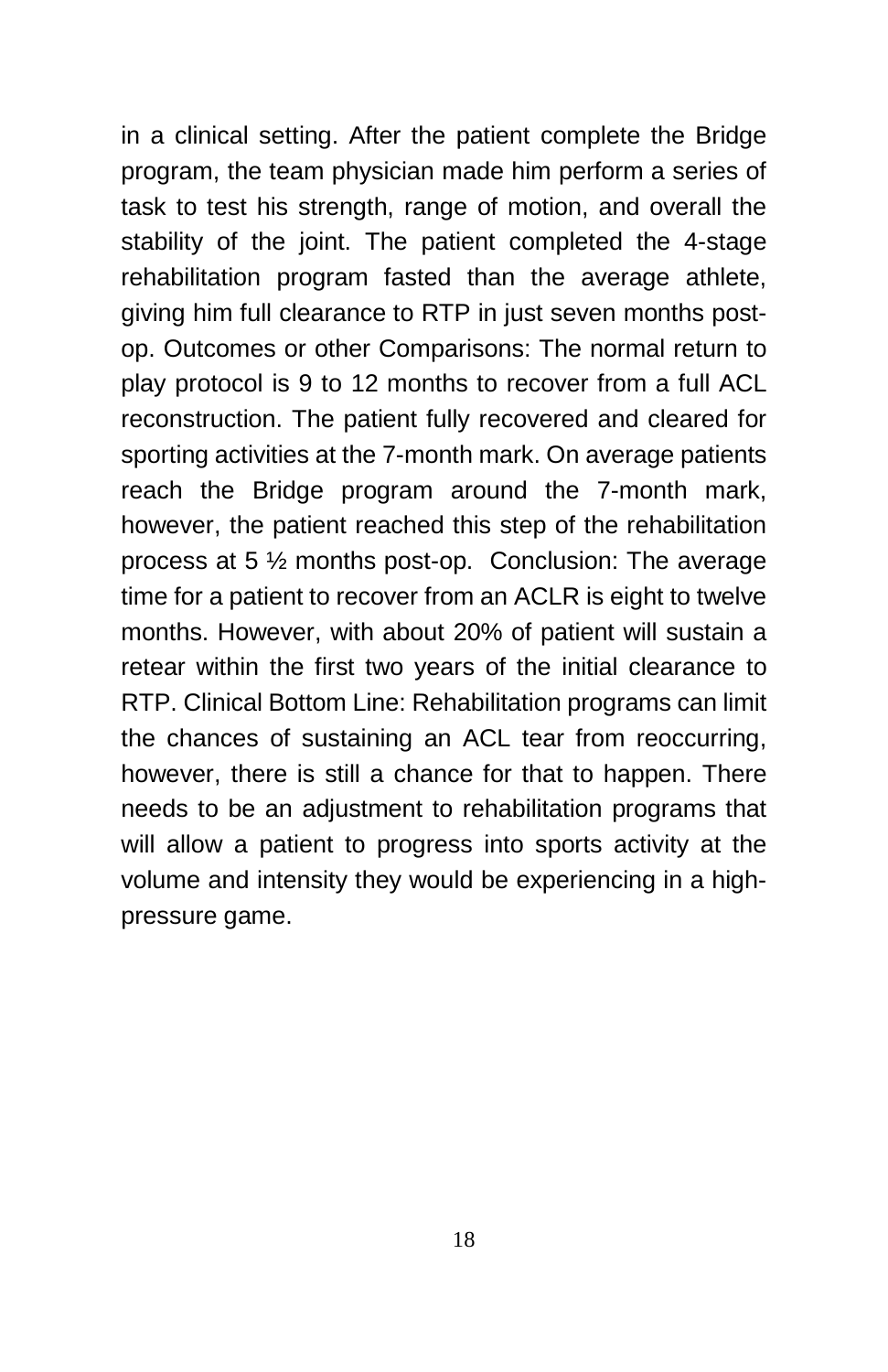#### **ARTHROSCOPIC STABILIZATION LABRUM SURGERY TO REPAIR AN ANTERIOR INFERIOR LABRAL TEAR: LEVEL 1 CLINICAL CASE STUDY**

#### **Derek DeMaison (Dr. Lisa Jutte)**

#### **Department of Sport Science and Management**

Background: Labral injuries are common in the world of sports, especially in overhead athletes. However, they are not as common in basketball although the sport contains overhead components. The main treatment used for this is an arthroscopic stabilization of the joint capsule. The alternate treatment for this injury is rehabilitation and strengthening of the surrounding musculature throughout the patient's shoulder. Patient: The patient was a 22-yearold, female, collegiate basketball player, who is right hand dominant. She is an experienced basketball player who has been playing since she was about 5 years old. During a game the patient jumped for a loose ball when an opposing player grabbed the ball from behind, forcing her shoulder into external rotation and extreme flexion. The patient continued to play with the torn labrum for the remaining 3 weeks of the season wearing a Sully brace. After imaging done with MR Arthrogram the patient was diagnosed with an anterior-inferior labrum tear from 6'o-clock to 11'o-clock with a glad articular cartilage shear injury to the inferior glenoid, as well as a posterior labrum tear from 6'o-clock to 4'o-clock. The patient elected arthroscopic surgery on the injured shoulder to restabilize the joint. During the arthroscopy the physician found multiple chondral loose bodies in the subscapularis recess, as well as a chondral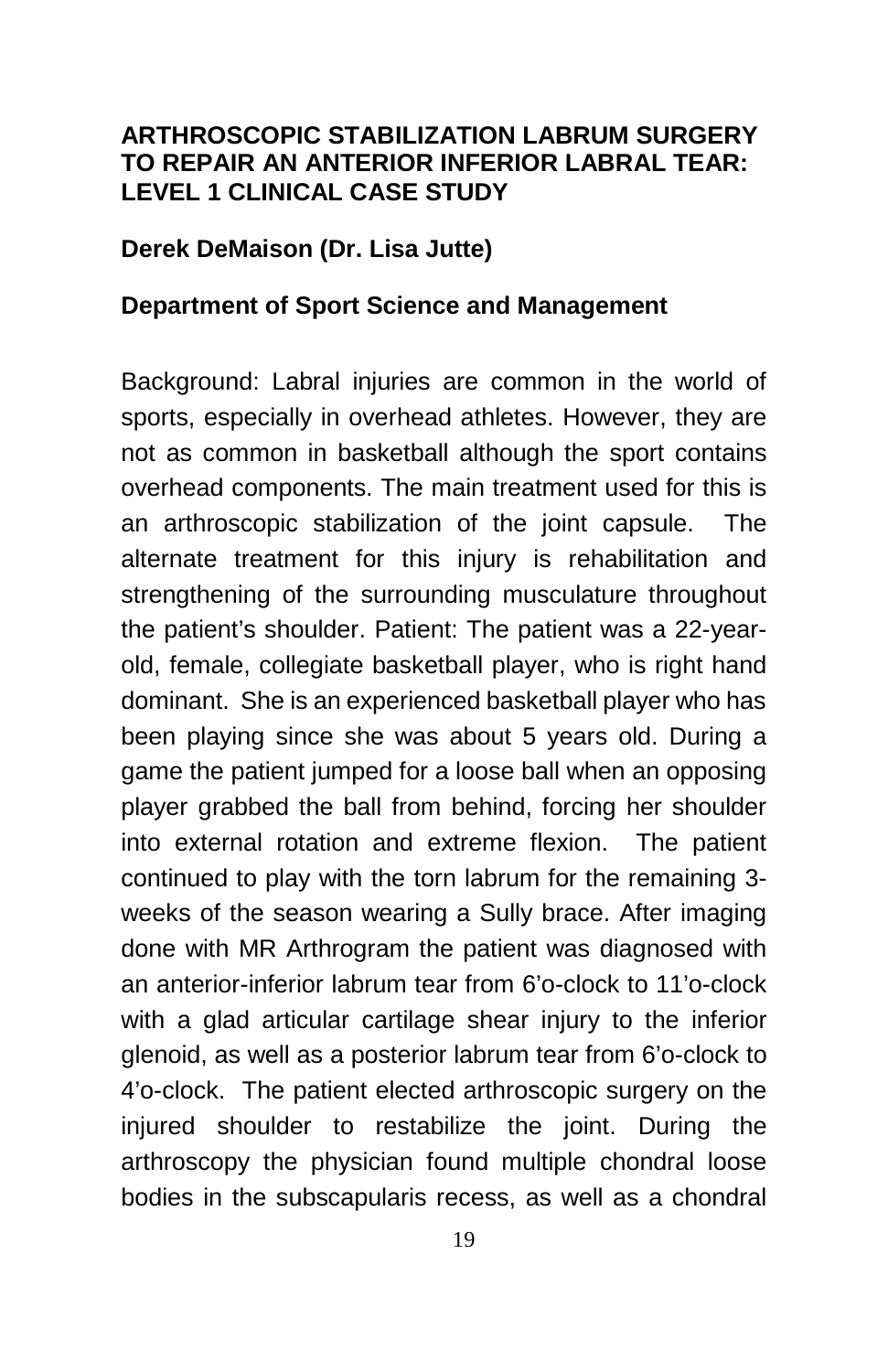defect on the inferior humeral head. Interventions or Treatment: The patient underwent an arthroscopic labrum stabilization surgery in order to repair the injured shoulder. The arthroscopy confirmed the labral tear seen on the MRI as well as a chondral defect on the inferior humeral head 1.5x2cm full-thickness, with no significant Hill-Sachs lesion. Surgeons completed an arthroscopy of the left shoulder with removal of chondral loose bodies, anterior inferior labral repair, and posterior labral repair. The patient was placed into a well-padded lateral decubitus position. Physicians then used two portals both anterior and posterior to debride the frayed labral tissue and complete the procedure. After the surgery the physicians implemented a 7–9-month rehab plan in order to get the patient back into full contact basketball without compromising the anatomic repair. Outcomes or other Comparisons: The desired outcomes the physicians created for the patient were to continue to play basketball while having an increase in shoulder stability, and to have minimal symptoms and treat them as they come. On the patient's last checkup, 5 months post-surgery passive ROM was measured, and the clinician reported that she had shoulder abduction of 90°, external rotation of 70°, and internal rotation of 20°. Her strength for abduction and flexion was listed as a 4/5 as well. Clinically, there was good stability in the glenohumeral joint from anterior to posterior translation. The patient went on to play the following season in a Sully brace and rarely had any issues with the involved shoulder. Conclusion: The use of arthroscopic stabilization labrum surgery instead of other interventions is the best and most efficient way to get our patients back onto the court, Moeller et al. found the procedure had a 92.4% favorable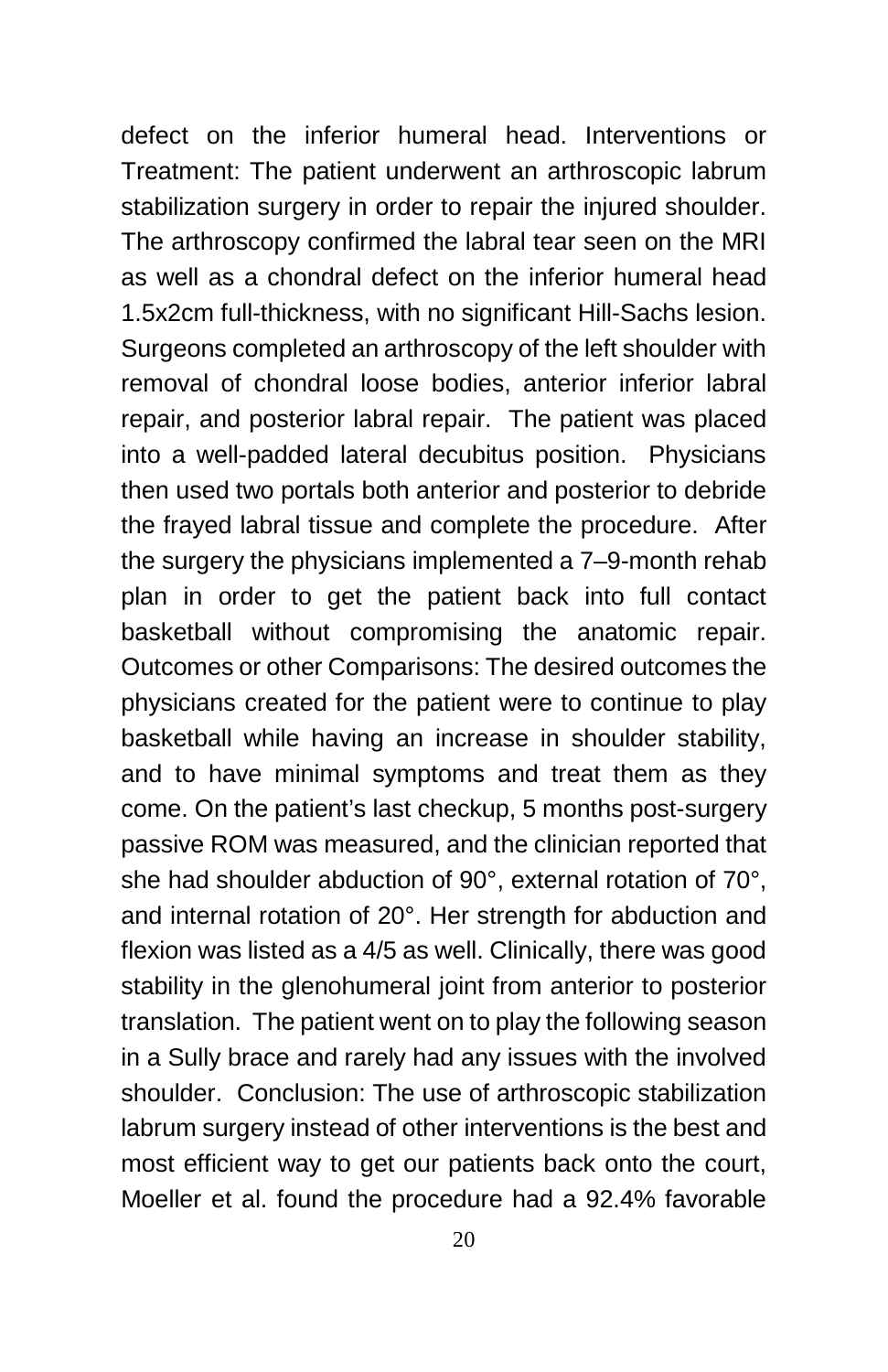outcome. Edwards SL et al. found 71% of patients who completed nonoperative treatment were able to return to their sport at preparticipation levels. The rehabilitation alone does not decrease the risk of reinjury, increase stabilization, and increase quality of life like arthroscopic stabilization labrum surgery. Clinical Bottom Line: Arthroscopic stabilization labrum surgery is the most efficient way to repair the injury and improve the symptoms of pain and stability in the athlete. It is considered the "gold standard" treatment. If financially possible, arthroscopic stabilization surgery is the recommended treatment.

#### **SHOULDER LABRUM TEAR IN A HIGH SCHOOL FOOTBALL/SOCCER PLAYER, A LEVEL 1 VALIDATION CASE**

#### **Morgan Dreyer (Dr. Lisa Jutte)**

#### **Department of Sport Science and Management**

Background: There are four types of SLAP tears. Type two tear are the most common tear among SLAP tears. This type of tear shows fraying, and the superior labrum is torn off the glenoid, which leaves a gap in the articular cartilage with anterior and posterior lesions. SLAP tears are normally diagnosed by an MRI, because there is usually more damaged than just the patient's labrum. The patient's chief complaint is anterior shoulder pain with clicking or popping of the shoulder. The anterior slide test, apprehension test, Jerk test and the Yergason's test are used to help diagnose a SLAP tear. Patient: The 17-year-old, football/soccer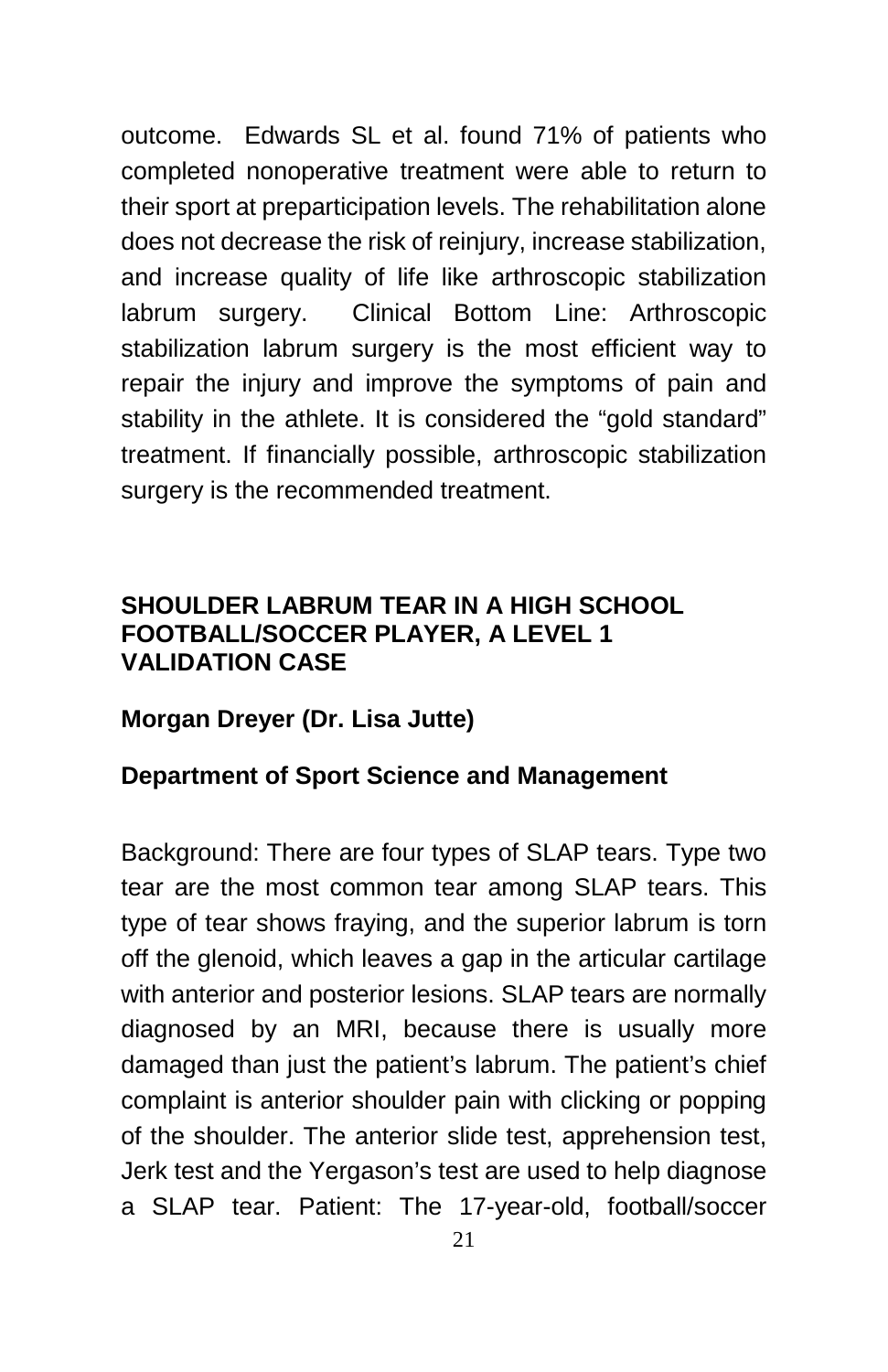player had shoulder pain after landing on his shoulder when he dove for a ball. The patient continued to play through the pain for about two-three weeks before the pain worsened, and the patient saw the athletic trainer. The athletic trainer suspected a labrum tear due to the positive Jerk and apprehension tests. The athletic trainer sent the patient to a physician for further evaluation and possible imaging. The physician found that the patient had weak supraspinatus, infraspinatus, and subscapularis muscle strength and anterior instability. This led the physician to perform the Jerk test and apprehension test, which had positive signs of pain clicking and popping. An MRI was ordered and confirmed: posterior instability, reverse Hills-Sachs contusion, tear posterior inferior labrum, posterior inferior glenoid rim periosteum stripping and capsular sprain, mild bursitis, and intact cuff tendons. Treatment or Intervention: The physician allowed the patient to continue to play football pain tolerated and had the patient wear a brace while playing and throughout the day at school. The patient used cryotherapy on his shoulder three times for 15 minutes throughout the day and twice for 15 minutes after practice. After the football season was over, the patient received an anterior and posterior labral repair. He was immobilized with a sling for 10 days and was then sent to physical therapy 10 days after surgery. The patient started with PROM exercises in physical therapy including supported elbow flexion. The patient then moved to ROM exercises on week five, which included external rotation and horizontal exercises. On week eight the patient started strengthening exercises for the supraspinatus, infraspinatus and subscapularis muscles, an exercise example included rows. On week 12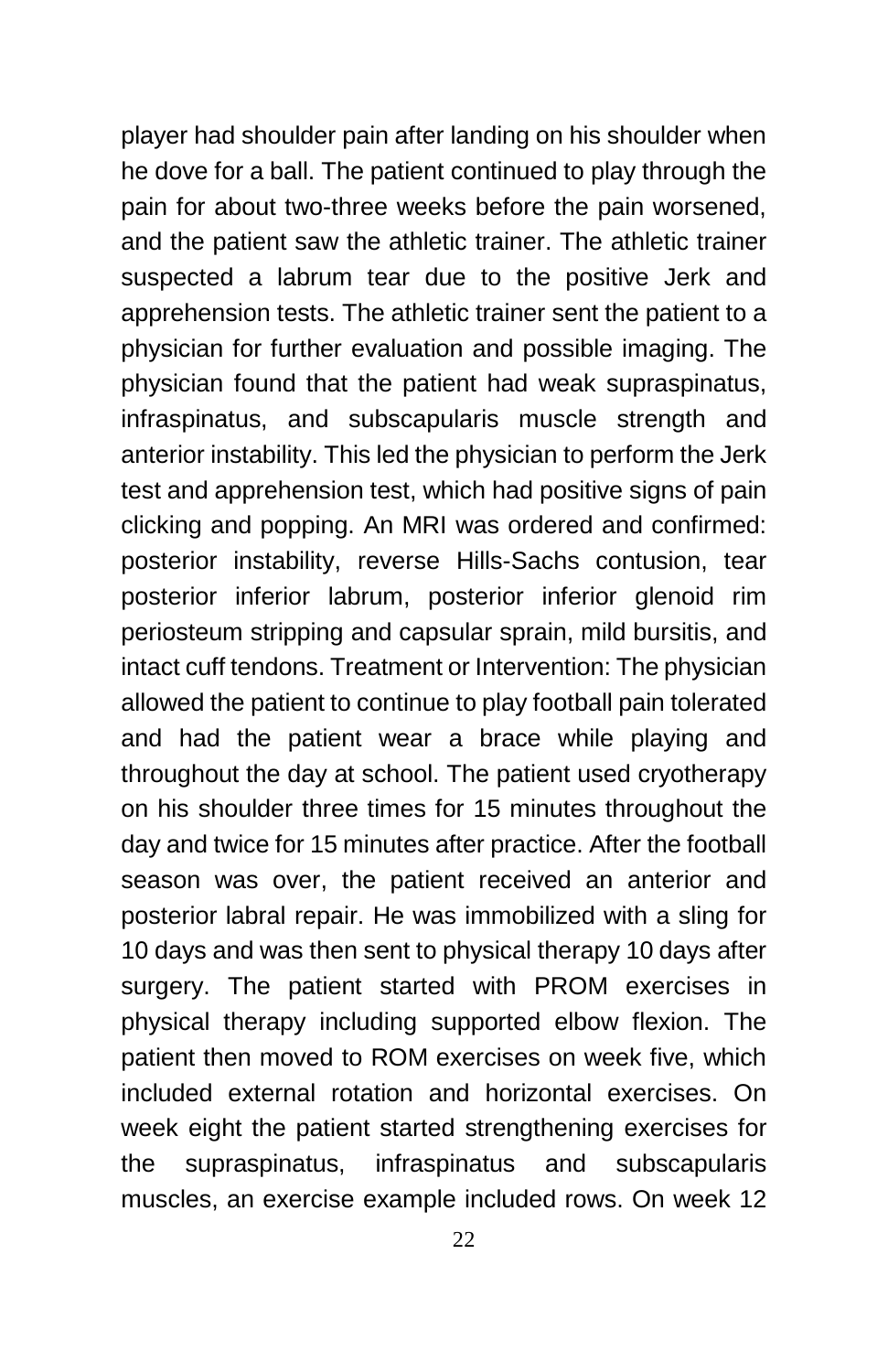the patient started with sport specific exercises, and begin to weight train, an exercise example is push up progression. Outcomes or other Comparisons Thayaparan suggested patients use a sling for six weeks and start passive range of motion exercises during the first six weeks post-surgery. The patient in this case progressed in a similar fashion that was reported by Thayaparan and did similar exercises including PROM, ROM and strengthening exercises. Neither patient experienced any complications postsurgery. Conclusion: There are five phases of rehabilitation, this patient is on phase four of rehabilitation, this patient is progressing on the correct timeline. Rehabilitation is a key to the process and to have a patient progress with no complications. Based on my findings I suggest a patient receive SLAP repair surgery and to start physical therapy right away to avoid any future complications. Clinical Bottom Line Throughout this research I found that type-2 labrum tear, it is better to get a SLAP repair surgery especially if the patient wants to continue to be active and play sports. After surgery it is best to start physical therapy right after to avoid complications. It is recommended that rehabilitation occur over five phases, and it may take up to six months until the shoulder is fully healed.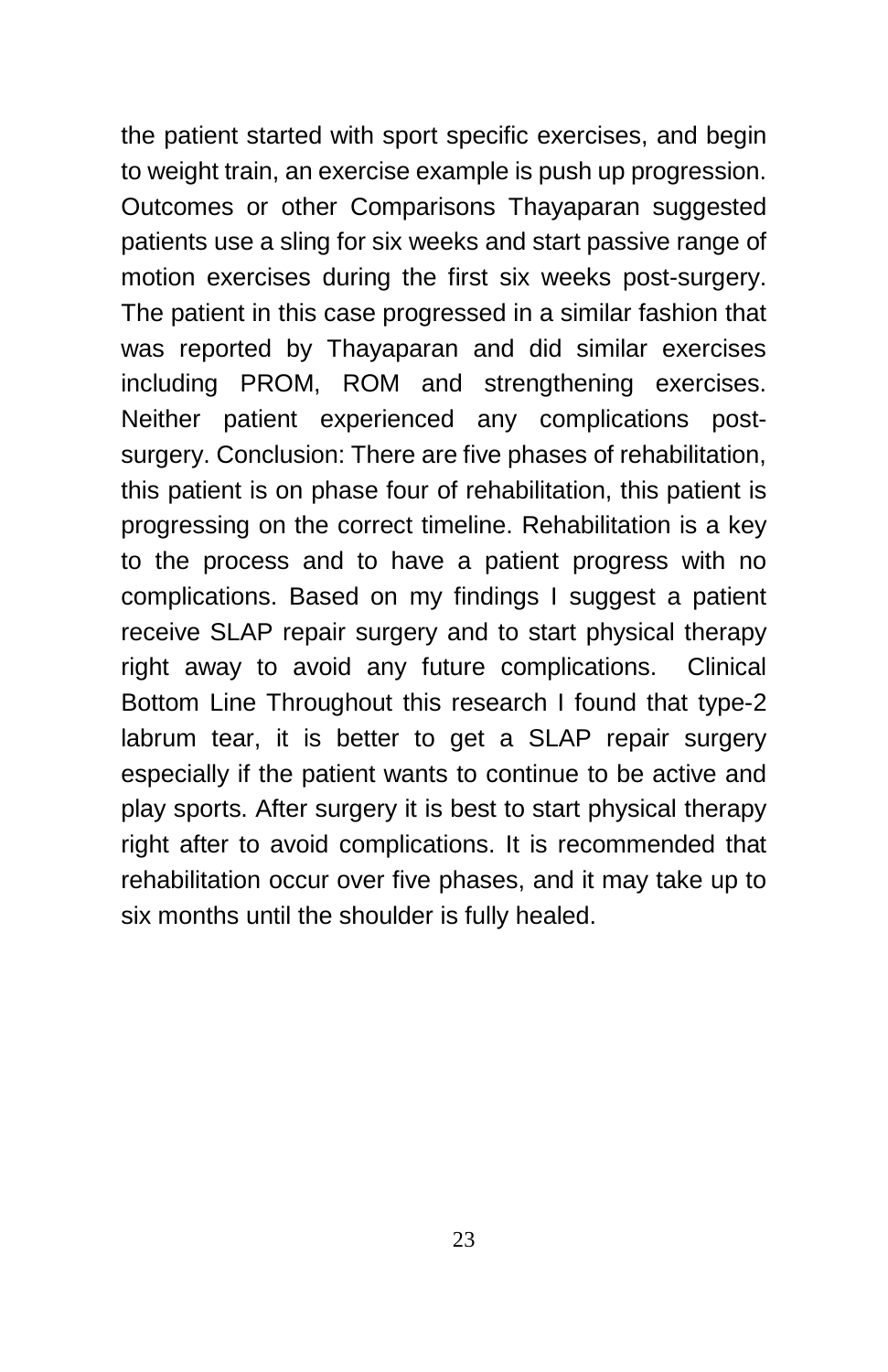#### **ABNORMAL PRESENTATION OF KIDNEY LACERATION IN A HIGH SCHOOL FOOTBALL PLAYER**

#### **Caitlin Hilberg (Dr. Lisa Jutte)**

#### **Department of Sport Science and Management**

Background: Solid organ lacerations, specifically kidney lacerations, occur infrequently in athletic populations. However, when these types of injuries do occur in athletes, the injury is typically result of blunt force trauma and the affected athlete presents with severe, recognizable symptoms from onset. This level 3 case study explores an abnormal presentation of such injury, despite the athlete suffering a typical MOI. Patient: A 16-year old high school football defensive lineman was participating in a Saturday morning junior varsity (JV) football game. He presented to the AT on the sideline complaining of mild flank pain. The athlete stated they laid out to make a tackle and landed on an opponent's helmet. He was tender to palpation in the left flank and ribs, though palpation showed no indication the athlete sustained severe internal trauma with no rebound tenderness, rigidity, obvious crepitus, false joint, deformity, immediate swelling, nor bruising, etc. After quick sideline evaluation, it was suspected the athlete sustained a contusion from collision. He received bio-freeze spray to attenuate pain and was permitted to return to play for two quarters following initial injury. The athlete then returned to the AT complaining that pain had increased, with mild trouble breathing, tightness in the affected area, and lightheadedness. At this time, the AT suspected possible rib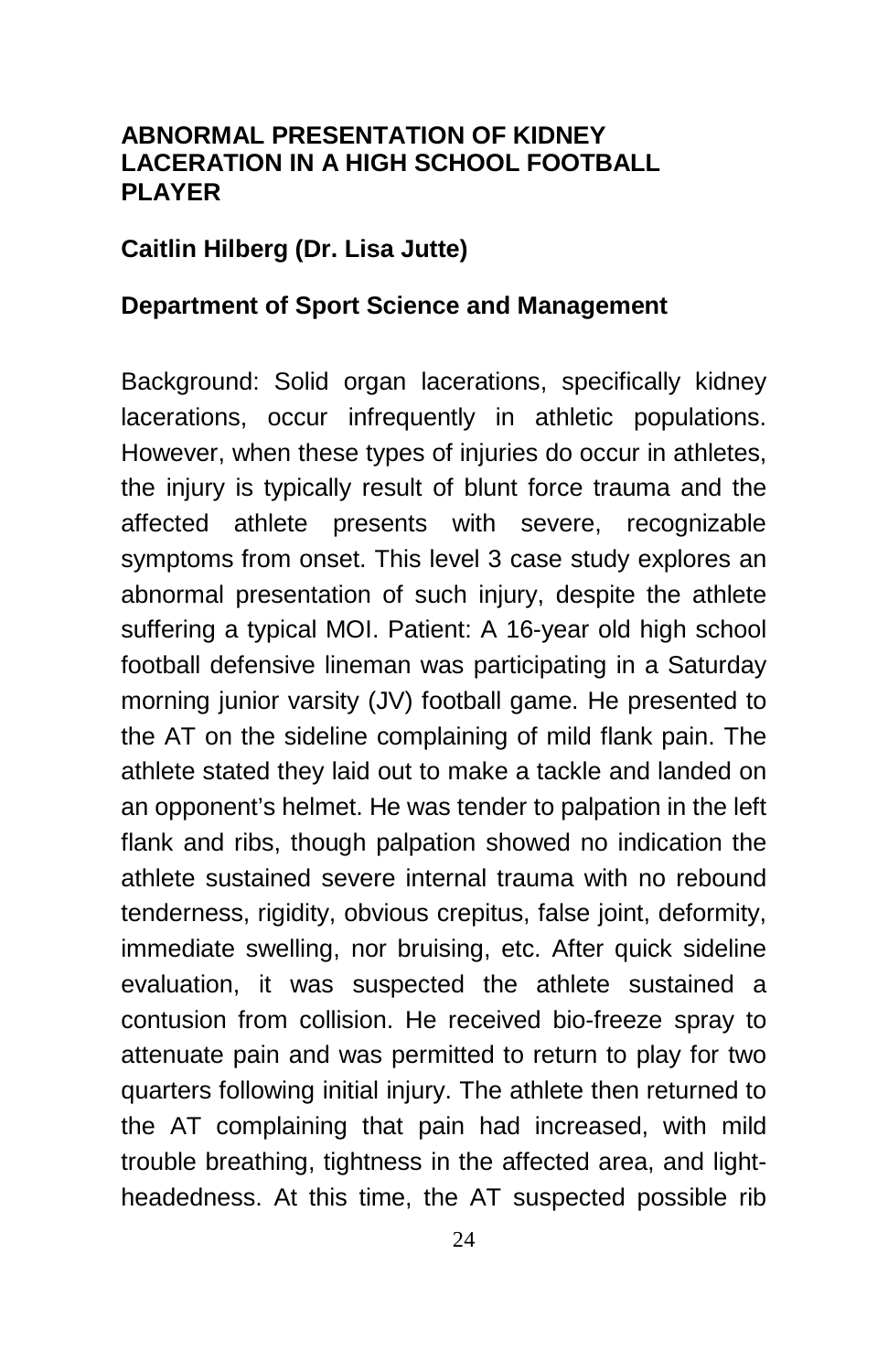fracture or displacement, and removed the athlete from the remainder of the game. After the athlete was terminated from play, pain was mitigated enough that he, and his parent, felt he could wait to see the team physician at the varsity football game that evening. Between leaving the JV game and arriving at the varsity game, his condition significantly deteriorated. The team physician immediately sent the athlete to the emergency department. Upon arrival, he was admitted to the ICU and underwent several MRIs, CT scans, etc. where it was discovered he suffered a grade 4/5 kidney laceration, 5 being most severe. Intervention: Twenty-four hours after admittance, the patient began urinating blood and vomiting. He then spent 6 days in the ICU, although he didn't require surgical intervention. He was cleared for discharge on day 6 with the following treatment plan: no activity—outside of ADLs—for 6-8 weeks, and several follow-up CT scans to ensure proper healing which is the typical intervention for this type of injury. The kidney showed sufficient healing at approximately the 8 week mark, at which time the athlete was cleared to return to light activity and enter return to play protocol. Outcomes: The comparative outcomes for this case relate to initial presentation. While this patient suffered typical MOI, they didn't present with typical symptoms (severe difficulty breathing, immediate bloody urine, abdominal rigidity, hematuria, ecchymosis, debilitating pain, etc.). Comparatively, this patient presented with few of those symptoms and was able to continue participating in a highimpact sport for two additional quarters. Conclusion: This is the first known case report in which a patient from an athletic population with solid organ laceration presented these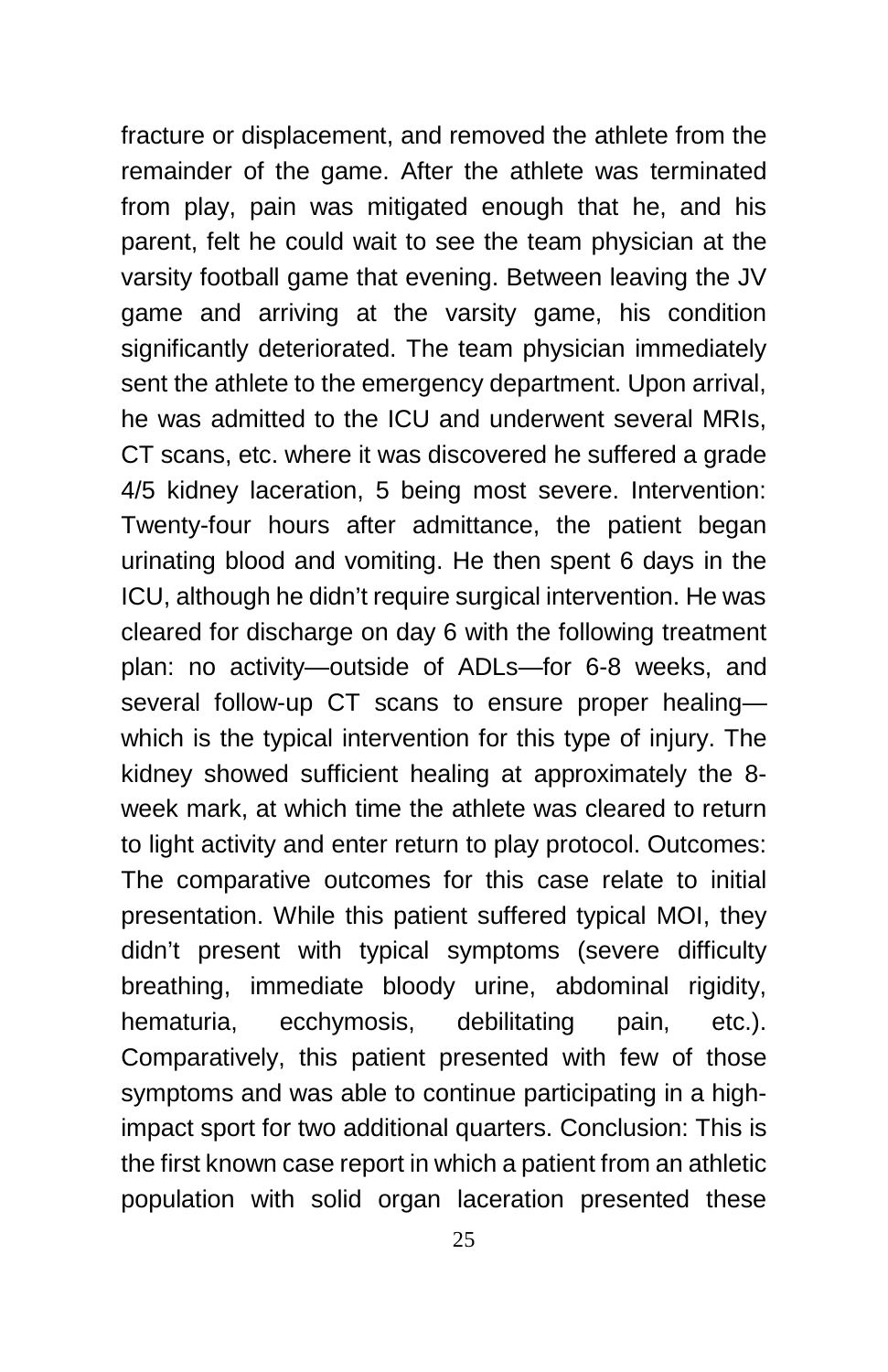symptoms (or lack thereof). The current case demonstrates that, despite unusual presentation, typical treatment is sufficient in returning the patient to their sport. Additionally, this case presents ATs with alternate signs and symptoms to consider when internal injury is of concern with similar MOI. Clinical Bottom Line: Athletic trainers may not often be faced with blunt force trauma internal organ injuries; however, this case provides framework for recognizing unique presentation of such injury. It is important for ATs to understand that certain sports, and positions within those sports—such as football tackling positions—are at higher risk of sustaining internal organ laceration due to repeated exposure of the flank during tackling impacts.

#### **REHABILITATION OF OS TRIGONUM AND METATARSAL STRESS FRACTURE IN HIGH SCHOOL BASKETBALL PLAYER: LEVEL 3 CASE STUDY**

#### **Brad Jodice (Dr. Lisa Jutte)**

#### **Department of Sport Science and Management**

Background: Stress fractures of the lower extremity are common in athletes and usually classified as overuse injuries. Stress fractures are common in people who do activities that put a lot of load on their feet such as running, jumping. Os Trigonum is an extra bone that causes problem when repeated ankle sprains occur. The main treatment for this both stress fractures and Os trigonum is conservative rehabilitation and rest, while severe injuries do not respond to conservative treatment involve a surgical intervention.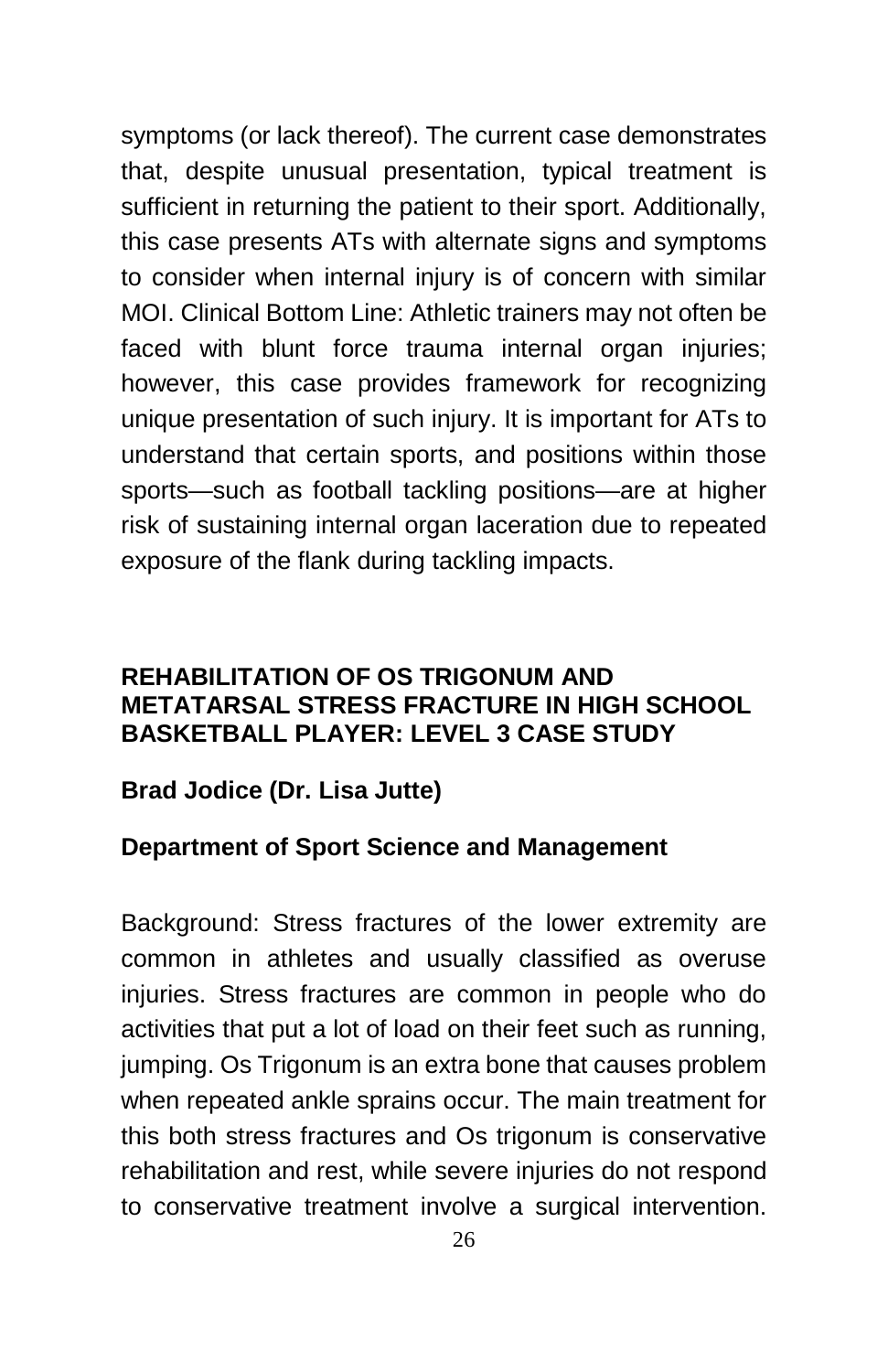Patient: A 17-year-old, basketball player began experiencing ankle pain after rolling his ankle during his junior year otherwise his medical history was unremarkable. The patient denied tenderness with palpation of calcaneus and over the 5th metatarsal of his left foot. He was evaluated by an orthopedic surgeon who appreciated a negative piano key test and order an X-ray and MRI. The X-ray imagining revealed Os trigonum in the involved limb. MRI scans show edema of the calcaneus and the lateral three metatarsals. One more month later MRI scan found similar findings confirming diagnoses of Os trigonum. This deformity can cause the posterior ankle impingement leading to abnormal loading of the midfoot which has since caused the stress marrow reaction of the 5th, 4th and 3rd metatarsals. Intervention or Treatments: The patient was immobilized in non-weight bearing plaster cast for six weeks. When reevaluated at six weeks, patient still reported tenderness over the fracture site. The patient was then placed in an immobilization boot for two weeks prior to his Os trigonum surgery. The orthopedic surgeon suggested an incision of the Os trigonum after the patient attempted conservative options including bracing, icing and medications. The patient and his parents elected to have the procedure done. Post-surgery the patient was casted for two weeks. Patient was expected to attend therapy two visits/week for an expected duration of four weeks. Patient was instructed in the independent performance of a home exercise program that addresses the problems and achieving the goals outlined in plan of care, which included improvement of left ankle ROM and strength. He was progress slowly out of the boot per physician protocol and pain tolerance. Therapeutic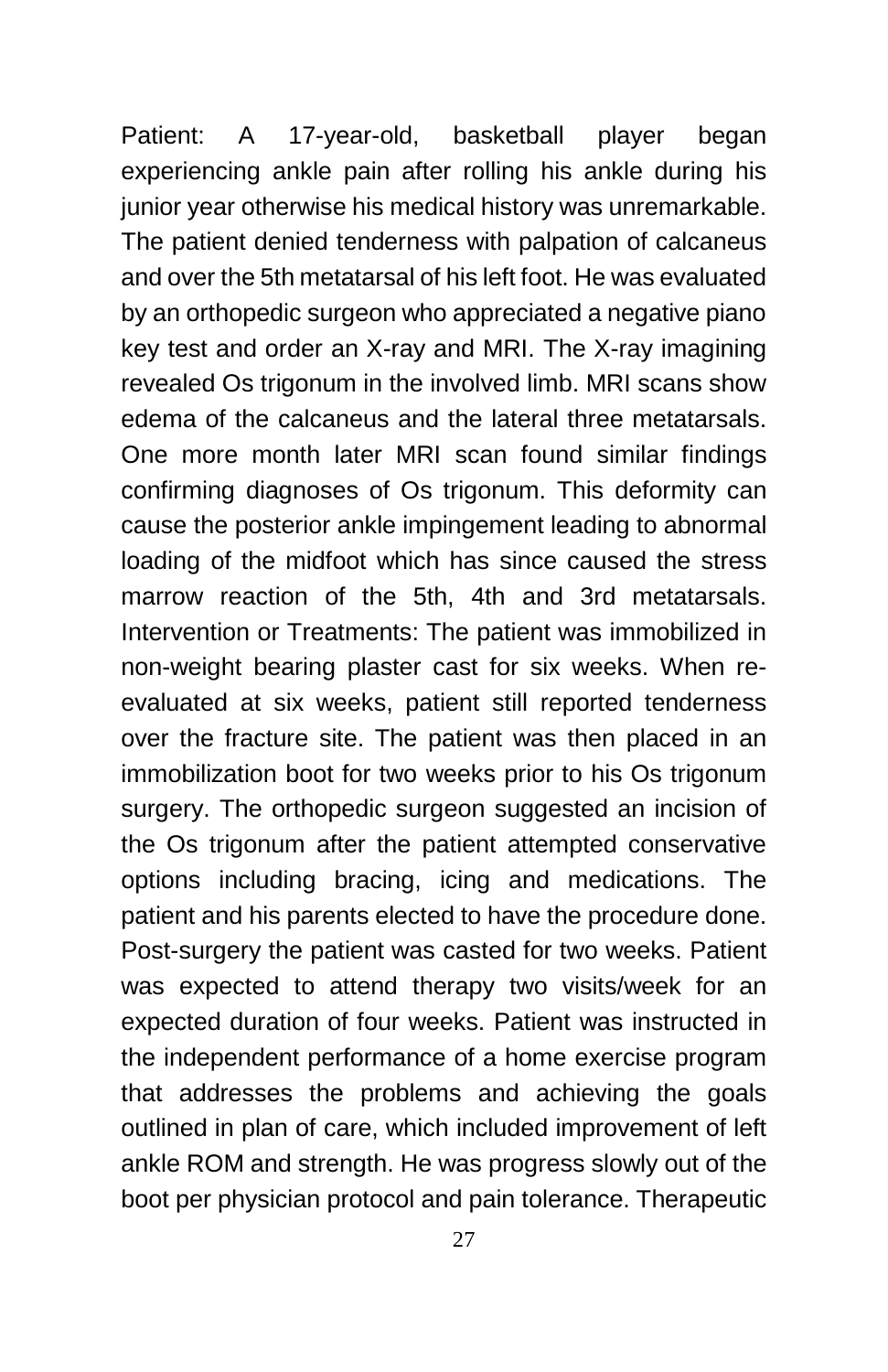modalities used included cryotherapy, vasopneumatic compression, electrical stimulation (e-stim). Outcomes or other Comparisons: Surgical and nonsurgical treatments begin both with rice, ice, compression, and elevation (RICE) which allow to decrease activity and immobilize the affected areas. Rest and modified activity are the standard of care for a treatment of stress fractures. Queen R.M. et al., found that 86% of patients return to previous function after following this plan of care. Return to play is monitored and the patient gradually increases their activity. Protective footwear, including orthotics and taping to support a fixed position can help reduce stress on the foot. Most stress fractures respond well to conservative treatment; however, a small group of patients fail to respond even after prolonged immobilization, requiring surgical intervention. Though with conservative treatment, the average time needed to return to activity is six weeks. Conservative treatment allowed this patient to avoid a surgical intervention for his stress reactions. The patient did strengthen and mobility exercises that are not explained in literature. Those exercises include isotonic, flexibility and dynamic training. The patient did not receive orthotics to help with absorption. Conclusion: The increased frequency of stress fractures demands a nonoperative treatment options that allows individuals to successfully return. Although this patient may have benefited from a longer period of immobilization. Clinical Bottom Line: This level 3 case study validated that patients with stress fractures can successfully return to pain free activities by following a 6 week rehabilitation program.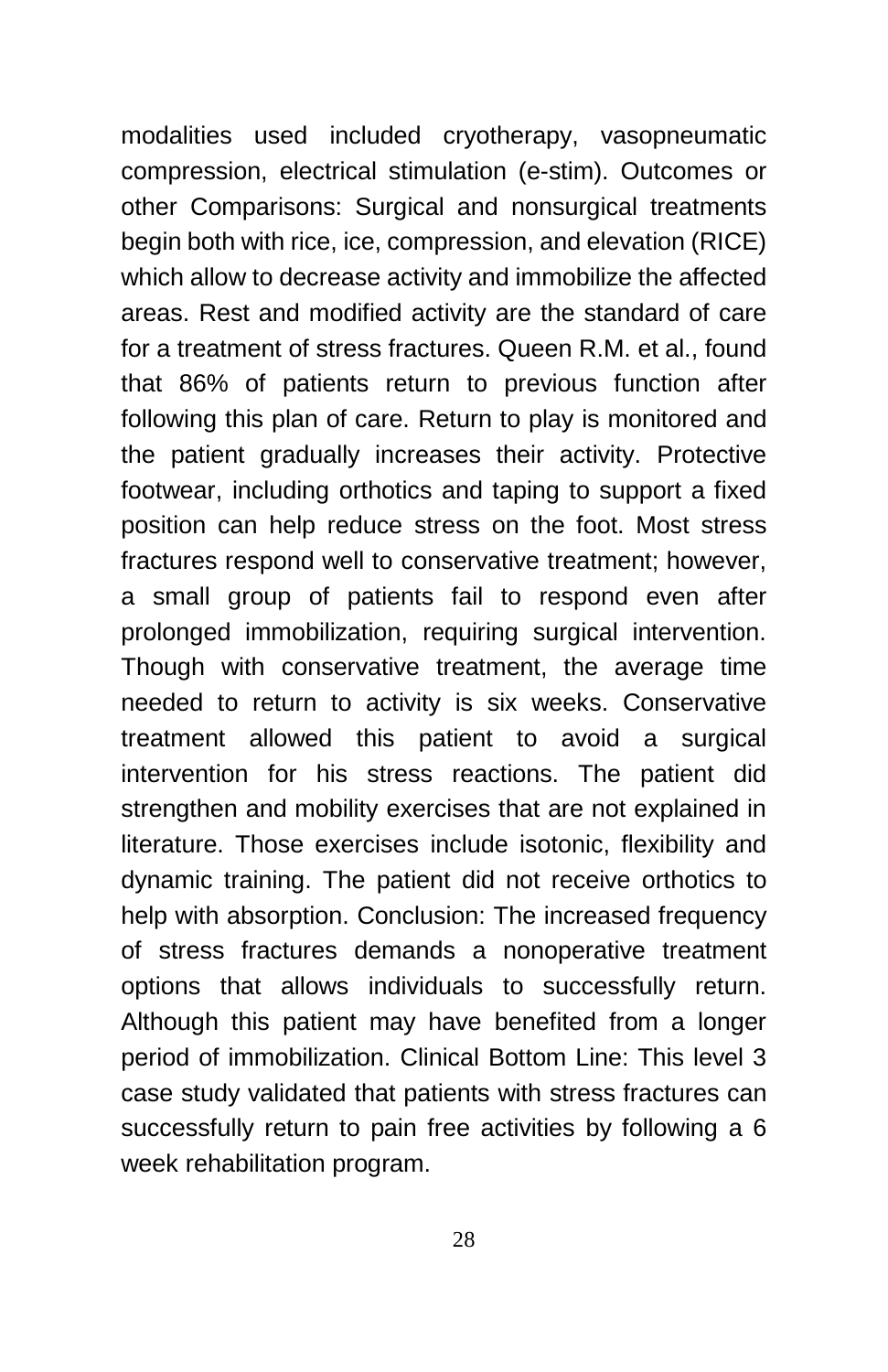#### **VERTEBRAL STRESS FRACTURE IN A HIGH SCHOOL ATHLETE WITH NUTRIENT DEFICIENCIES. LEVEL 3 CASE REPORT**

#### **Brady Jones (Dr. Lisa Jutte)**

#### **Department of Sport Science and Management**

Background: Chronic overuse injuries are very common with high school athletes due to the amount of time they spend being active, diet, and those that train year-round for their respective sport. Bilateral fractures of the lumbar however, are a rare phenomenon that usually arise from other underlying issues. It may take several weeks to diagnose a stress fracture because they usually begin with x-ray imaging, while stress fractures usually show up on MRI's and CT scans. As a result, these stress fractures can often be misdiagnosed at first as a lower back strain. Stress fractures are also a risk factor for people with calcium and vitamin D deficiencies. Vitamin D and calcium are known to be important for bone growth and health. These deficiencies can be attributed to a multitude of things but usually can be pinpointed to not getting enough sunlight and not eating a proper diet. Due to the rarity of the bilateral vertebral stress fractures and the physician not following any protocol, this is a level 3 case report. Patient: The patient is a 17- year- old, male, high school basketball player who complained of low back pain. The patient stands 7 feet and 2 inches tall. The patient has played basketball for most of the year, competing on his high school team as well as AAU. His CT scan showed a bilateral stress fracture on the L5 lumbar vertebrae. Blood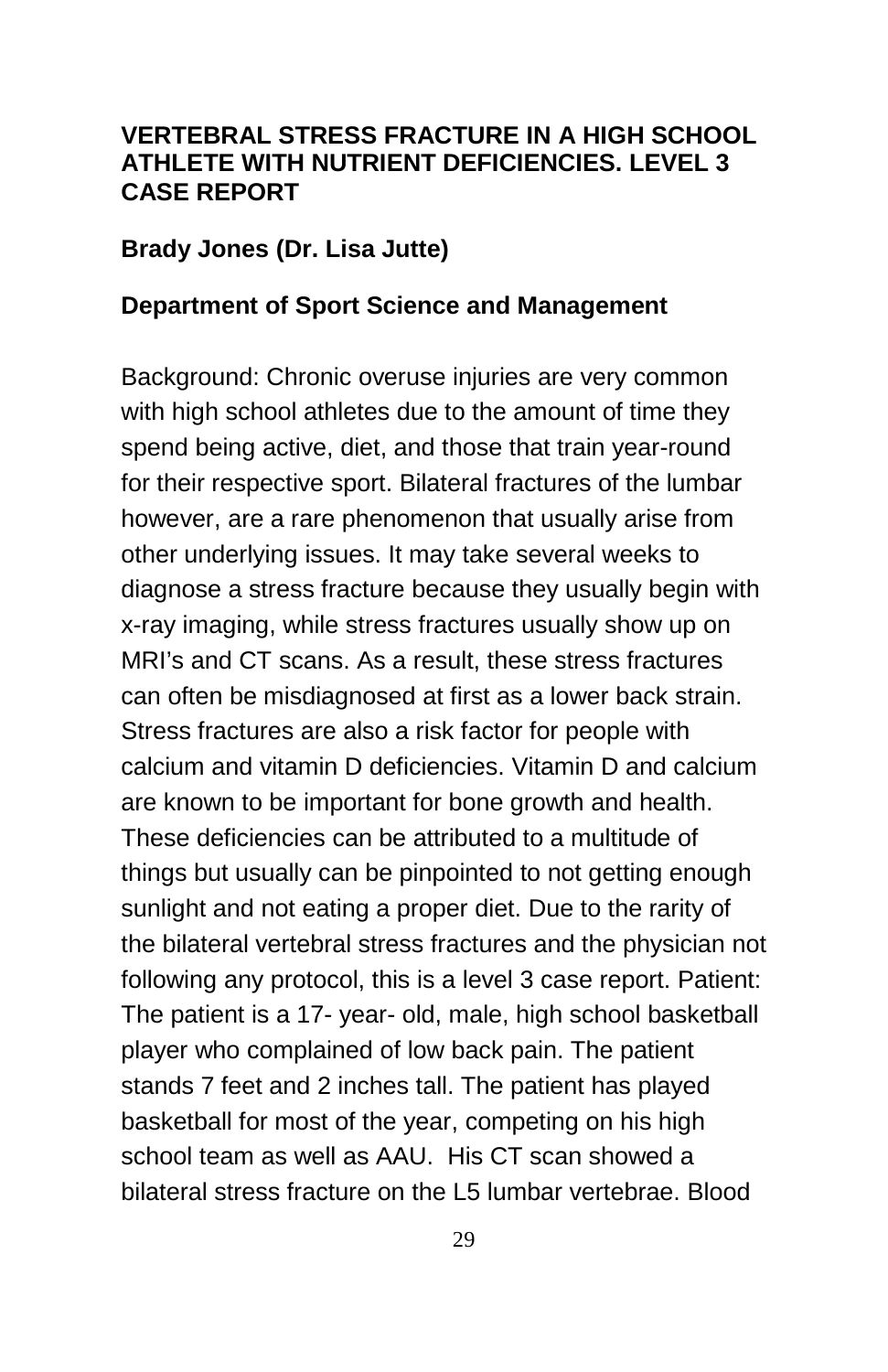sampling were taken, and it was noted that he had deficiencies in calcium and vitamin D, but the exact values were not in the physician's report. He has been known to have nutrient deficiencies since he was 12 years old. Intervention: The patient's physician created a plan of conservative treatment of rest and daily supplementation of calcium (4000units) and vitamin D supplementation for 6 weeks. The main goal of this treatment was to see enough progress to prevent surgery so he would be able to compete in his upcoming basketball season. After the original six weeks, new CT scans showed that the bilateral fractures were healed, and his calcium and vitamin D levels were in normal limits (vitamin D was at 62ng/ml). There was some mild disc bulging at L4-L5 and L5-S1, however there was no nerve compression present. Outcomes: After the 6 weeks a new CT scan showed that both of his fractures on his vertebrae were fully healed. At that time, he was experiencing some minor bulging at L4- L5 and L5-S1 with no nerve compression. He was able to begin cardiovascular training in two weeks and begin resistance training in four weeks. His physician anticipated for him to be cleared for non-contact basketball drills after the four weeks as well. When compared to other vertebral stress fractures, authors and clinicians noted that conservative treatment was a valid first course of action for healing. Knechtle et al. noted that the prevalence of stress fractures decreased when athletes are supplemented daily vitamin D and calcium. A study performed on military recruits concluded that improving vitamin D and calcium status with 800 IU/day vitamin D and 2,000 mg of calcium supplementation has been shown to reduce the risk of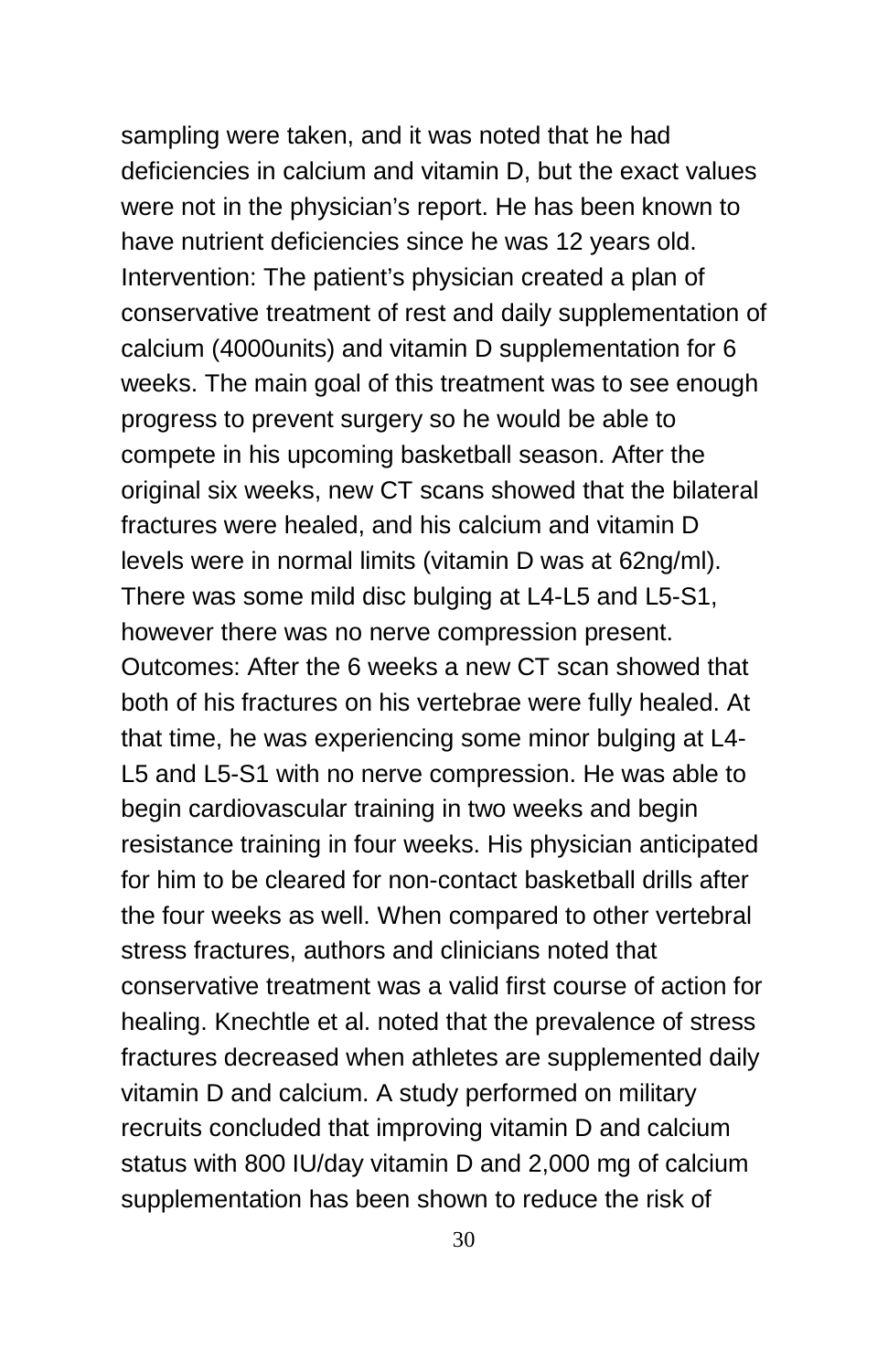developing stress fractures. Clinical Bottom Line: Research suggests that conservative treatment may be the best original intervention, especially if the patient is adolescent. If a lumbar stress fracture fails to heal or if the patient continually reinjures the same vertebrae, then surgical options should be explored. Vitamin D and calcium levels should be recorded as well, especially in adolescents, this could be a preventable measure if they have any deficiencies. It should be considered to include blood sampling in pre-participation exams to find the values of nutrients like vitamin D and calcium for preventative measures. Though it might be difficult to implement in high school settings due to parental consent.

#### **TIBIAL STRESS FRACTURE IN COLLEGIATE BASKETBALL ATHLETE**

#### **Cassidy Kelien (Dr. Lisa Jutte)**

#### **Department of Sport Science and Management**

Background: This case report reviews a Division-1 collegiate basketball player who was diagnosed with two separate stress fractures on his left tibia. Stress fractures usually occur from cumulative microtrauma and most patients cannot remember a simple event that caused the pain. The pain from a typical stress fracture has a specific spot of point tenderness over the fracture site. This pain tends to radiate from the involved fracture site. Symptoms increase as activity level and duration increase. There are many different treatment options for lower leg and foot stress fractures, most of them center around rest and cross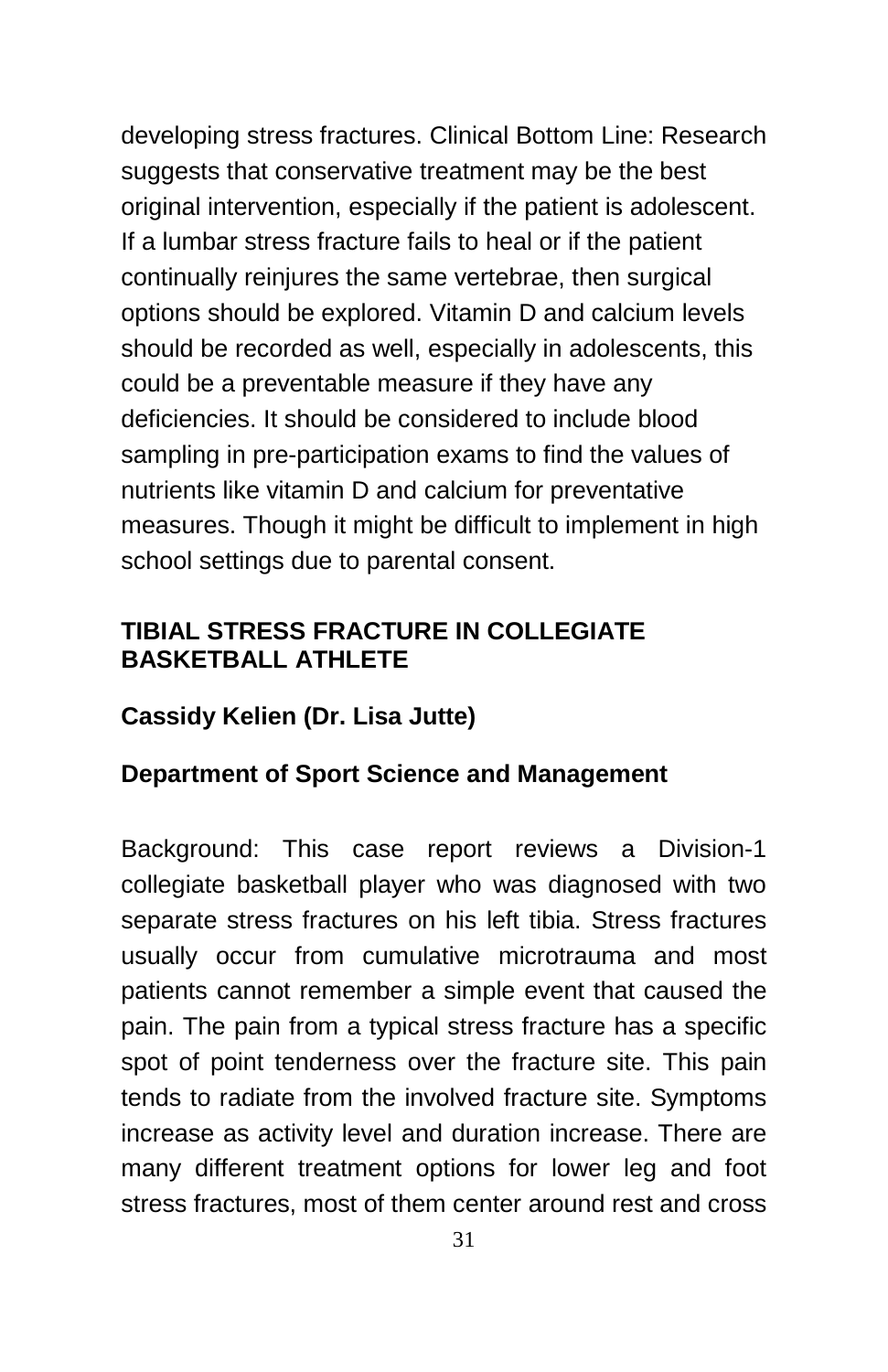training. Surgery is used occasionally when the stress fracture is incomplete after attempting conservative treatment. One of these surgeries is intramedullary rodding, and it uses plates, screws and/or pins to correct the defects in the bone. Patient: The patient, a junior in college on the division-1 school's basketball team, reported he was injured over the summer, with two stress fractures on the anterior surface of his left tibia. When the patient was re-assessed the following December, the smaller stress fracture had healed, while the larger, 8mm long, stress fracture was still incomplete. Near the end of the next month, the patient was kicked in the tibia during practice, started to report pain along the left medial tibia, therefore he was scheduled for bone imaging. Based on the results of the imaging and the patient's symptoms, he was removed from basketball, and it was then decided he would receive surgical intervention for his incomplete stress fracture. Intervention/Treatment: The surgery began with an incision over the proximal patellar pole and a longitudinal split was made in the quadriceps tendon. A trocar was inserted into the joint and was inserted down in the medial aspect of the lateral tibial spine, just off the anterior articular margin. The trocar was fixed into place with two screws, one proximally and one distally. The quadriceps tendon and skin were sutured after the completion of the surgery. Post-surgery, the patient completed care and rehabilitation with the team's athletic trainer and had multiple check-ups with the team physician. At about ten weeks post-surgery, the patient complains of discomfort along the posterior medial aspect of the left knee, near the proximal screw insertion from the surgery. The patient and team physician decided to have a second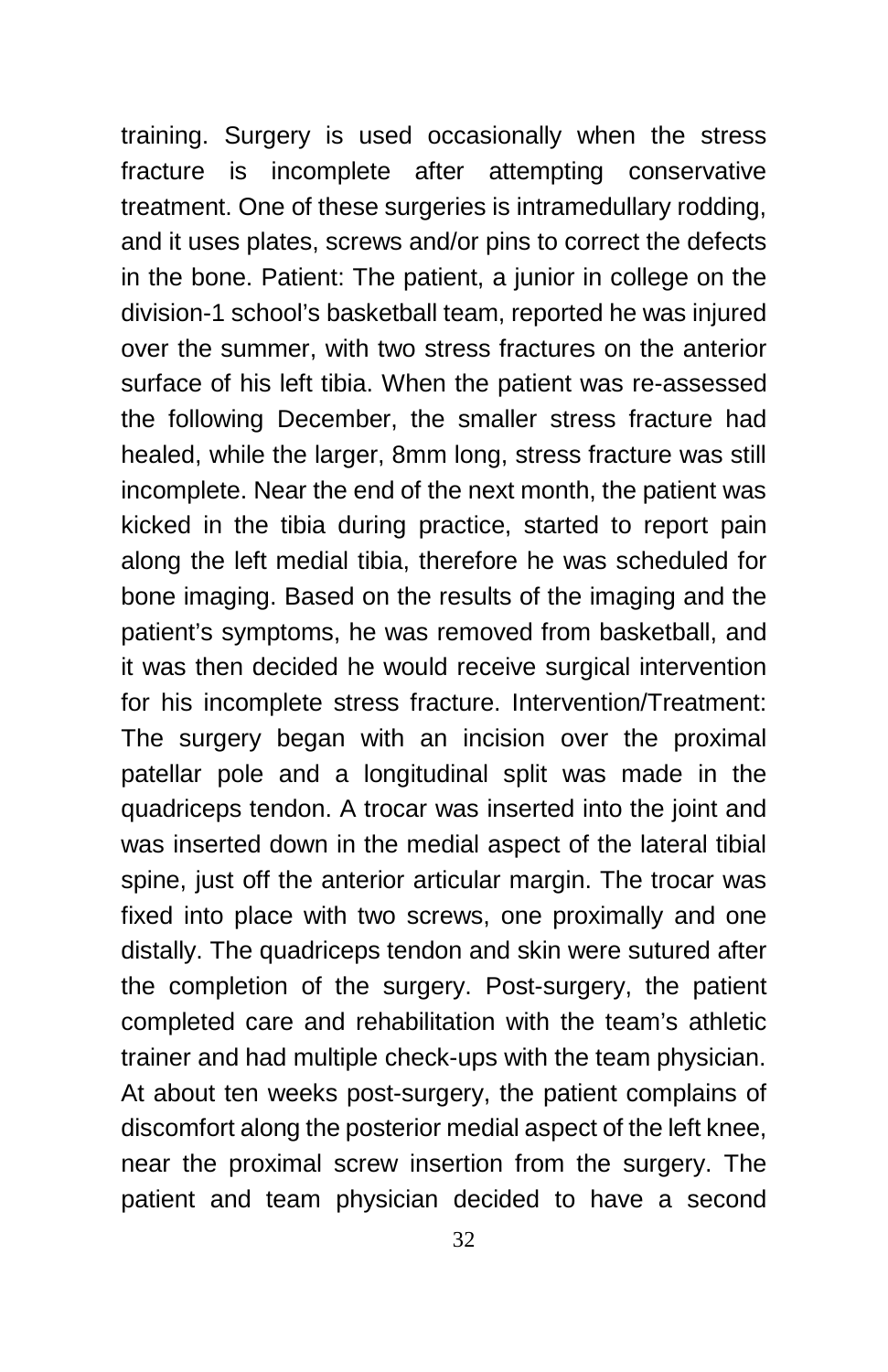surgery to remove the screw causing the patient's discomfort. This surgery took place in June. At the three week follow up, the patient was cleared to participate in activities as tolerated. Outcomes: The patient in this case report received surgery eight months after his initial injury when his original, conservative, treatment of rest, bone stimulation and vitamins were ineffective. This is two months later than the literature's recommendation of 6 months. Also, the patient in this case study had to have a second surgery to remove the screws in the rod, as they were causing discomfort and some pain. This is one of the more common side-effects, but it is not the standard. Conclusions: This patient presented with typical signs and symptoms of a stress fracture. The patient completed conservative treatment for eight months before opting for surgery. This patient had the typical surgical intervention of intramedullary rodding completed for his stress fractures. This process forms an internal splint to help the bone heal completely and correctly. This form of surgical intervention also helps the patient weight-bear faster than usual. Clinical Bottom Line: The recommendation is to attempt treatment of stress fractures with conservative treatment for 6 months, and if that does not heal the stress fracture, surgical intervention should be used.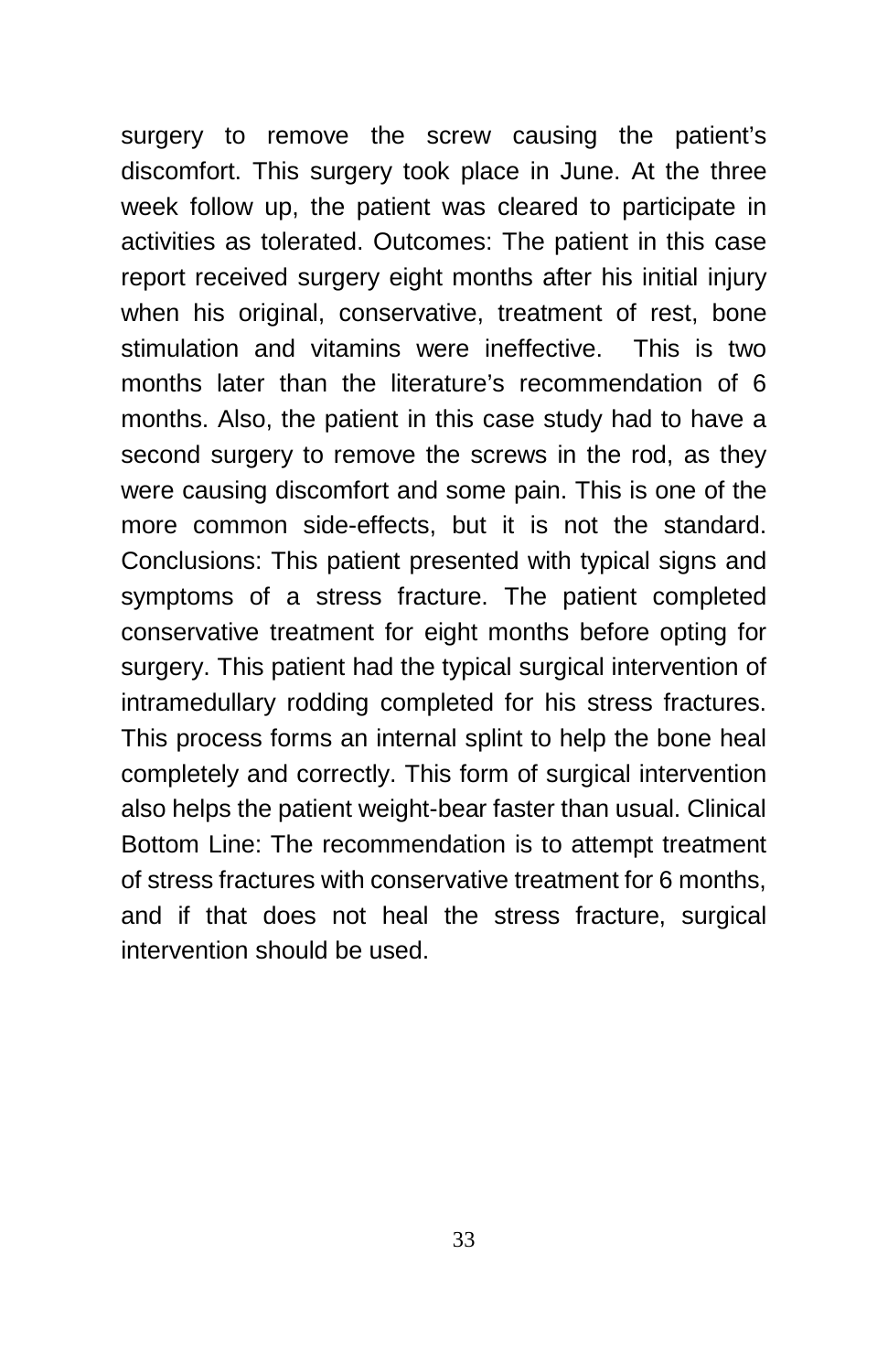#### **A VALIDATION CASE REPORT OF A CLAVICLE FRACTURE IN A HIGH SCHOOL FOOTBALL ATHLETE**

#### **Sierra Reed (Dr. Lisa Jutte)**

#### **Department of Sport Science and Management**

Background: Males ages 10-19 years old are at greater risk for clavicle fracture than any other age group or sex. Clavicle fractures account for 10% of all sports related fracture and 85% of adolescent clavicle fractures occur in sports. Clavicle fractures most commonly occur in bicycling and football. The incidence of clavicle fractures in males ages 10- 19 years old is 91.7 per 100,000. The most common mechanism of injury is falling on the shoulder causing axial loading of the clavicle. Immobilization is the key to conservative treatment. Use of a figure 8 bandage, shoulder immobilizer, or sling can be used to minimize movement. A sling is the most common treatment used because it does not put pressure on the fractured clavicle while keeping the shoulder stable and preventing movement. Patient: The patient is a 16-year-old high school football athlete with a greenstick clavicular fracture. The fracture occurred in a practice setting while performing a catching drill. The athlete dove for the ball and landed on their shoulder. The athletic trainer saw no visual deformity and piano key sign was negative. The patient was given ice and anatomically splinted until his parent arrived. The patient was referred to an orthopedic walk-in clinic for pain management and an x-ray. Intervention or Treatment: The clinic confirmed the fracture with an x-ray and provided the patient with a sling. The clinic referred the patient to the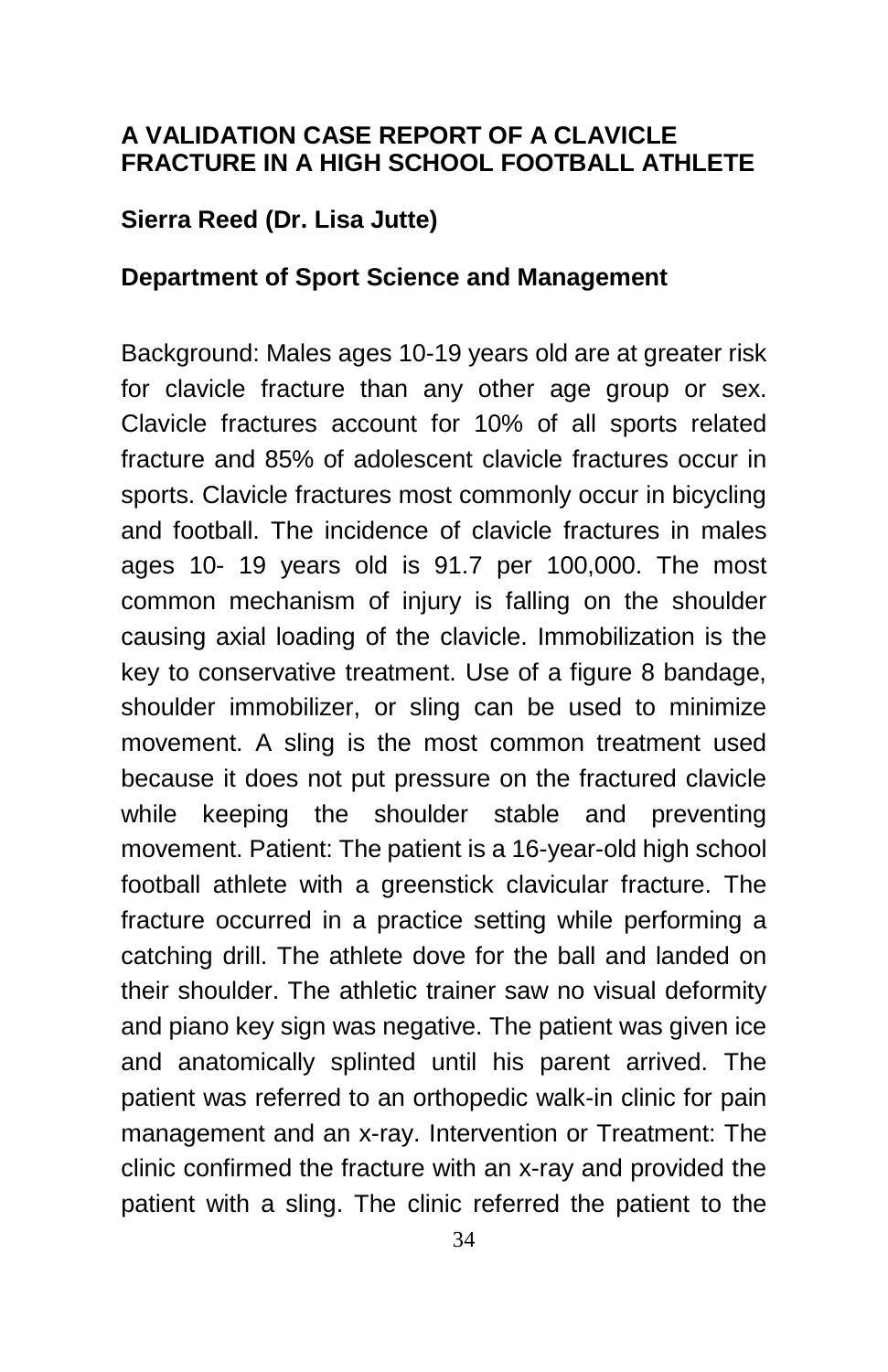team physician for further treatment. The team physician determined that no surgery was needed because the fracture was not displaced. At first the patient reported discomfort with use of the sling and would try to wear the sling improperly by placing pressure on the fractured clavicle with the strap. Proper use of the sling was emphasized, and the patient was more compliant. The patient wore the sling for three weeks. At six weeks post injury the physician followed up with the patient to confirm union with an x-ray, full shoulder ROM, full strength of shoulder musculature, and no point tenderness. The patient was cleared to return to play gradually. The patient started participating in team workouts and worked his way up to full contact practice. At seven weeks post injury the patient was comfortably participating in full contact. Outcomes and other Comparison: Most nondisplaced clavicle fractures are treated conservatively as they will heal without reduction or internal fixation. General treatment guidelines suggest return to sport can occur when x-ray confirms fracture union, full ROM is achieved, strength is returned, and there is no point tenderness over the fracture. Complete ROM and no point tenderness can be achieved as early as 3-5 weeks. Full strength is regained around 6-10 weeks in adolescent populations, and no physical therapy is needed. Gradual return to full contact is suggested to acclimatize the patient. This patient followed the expected timeline for return to play and is an example of a typical case. Conclusion: This patient has full ROM, strength, and no point tenderness. After his acclimatization period he successfully returned to football. Although conservative treatment with a sling seems simple, it is the most effective treatment method in the case of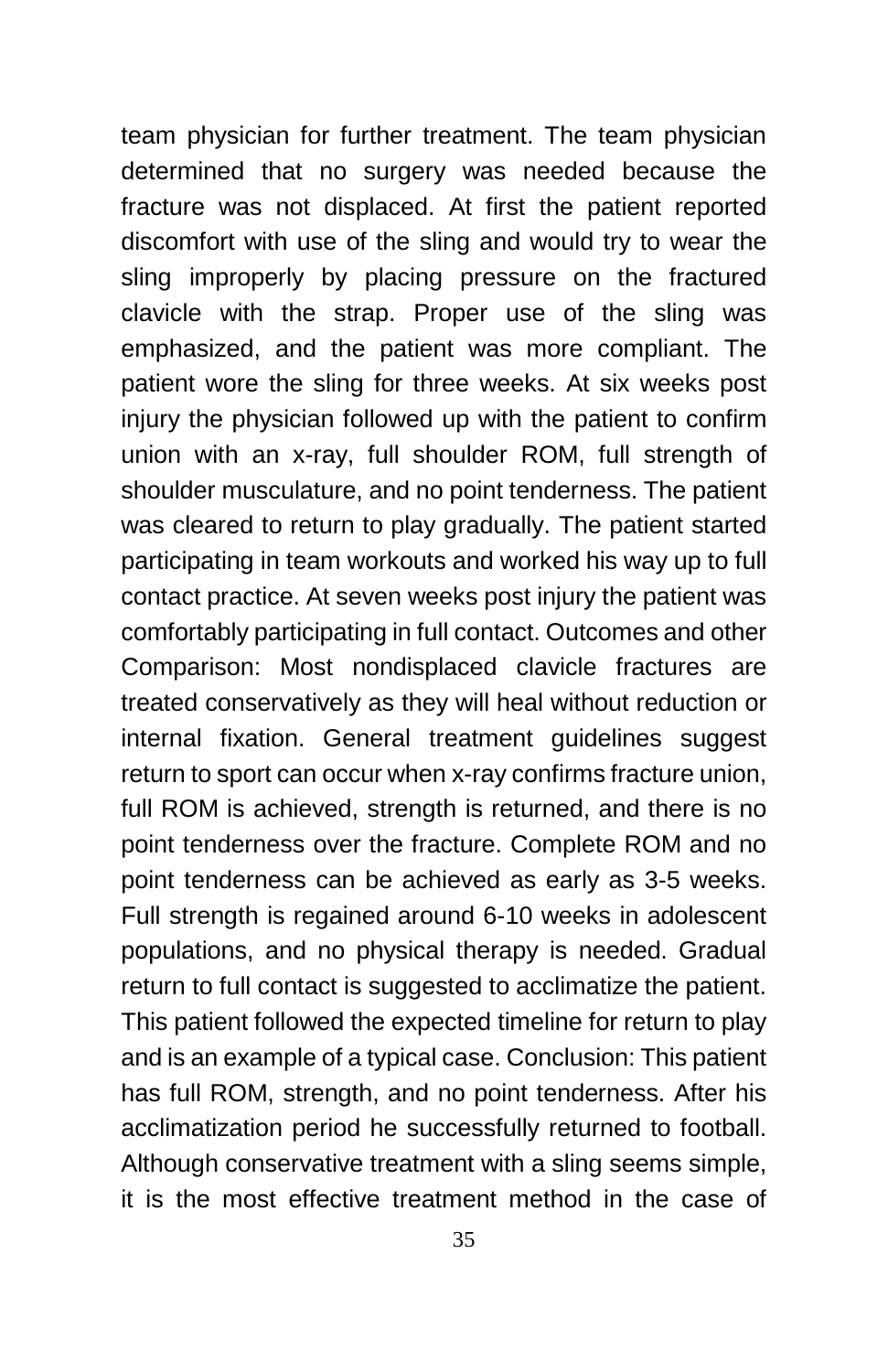nondisplaced clavicle fractures. Critical Bottom Line: Conservative treatment of greenstick clavicular fractures in adolescence using a sling is effective. The rate of nonunion after conservative treatment of nondisplaced fractures is 7.9% and surgical fixation would be unnecessarily invasive and considerably more costly.

#### **A SALTER-HARRIS DISTAL FEMUR FRACTURE IN A HIGH SCHOOL FOOTBALL PLAYER: LEVEL 3 CLINICAL CASE STUDY**

#### **Haylee Woebkenberg (Dr. Lisa Jutte)**

#### **Department of Sport Science and Management**

Background: A Salter-Harris fracture refers to a fracture that occurs through a growth plate. Salter-Harris fractures are unique to children because they involve a growing structure. This type of injury makes up 15 to 30 percent of bone injuries in adolescents. Salter-Harris fractures are common in the femoral head, but the patient's fracture occurred in the distal epiphysis of the femur. The fractures can be classified into 5 types. This patient was placed into the type III category. Type three is an intra-articular fracture extending from the distal physis into the distal epiphysis of the femur. These fractures are considered uncommon since the epiphysis is involved. Ten percent of Salter-Harris fractures are type III. The level-3 case study describes the treatment provided to a patient with a type III fracture. Patient: The patient is a 16 year-old high school football player that sustained a Salter-Harris fracture to the distal femoral epiphysis during a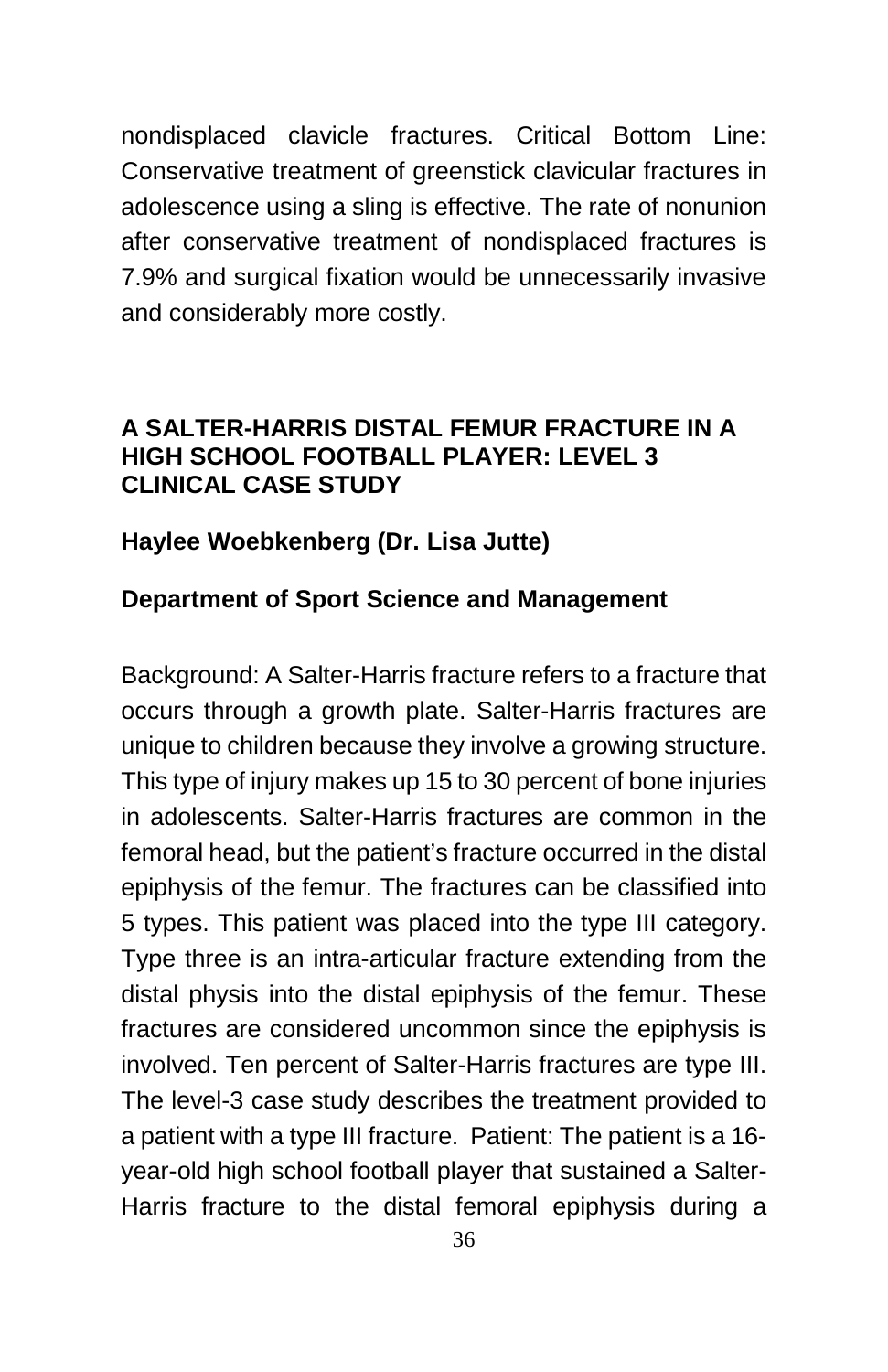tackle. The collision caused the athlete to land in a figure four position, while the opponent applied pressure on top of the patient's body. This patient had sharp point tenderness proximal to the MCL. No deformity, ecchymosis or edema was present immediately following injury. Special tests ruled out ligament damage and laxity, but it did create pain. This patient was referred to the team physician the next day for an evaluation and x-rays. Intervention or Treatment: This patient was not a candidate for surgical repair because it was a clean fracture. The fracture did not cross the epiphysis, nor was it displaced. This means the bone could fuse together properly with casting. This patient was placed in a full leg cast for eight weeks, non-weight bearing. Once the cast was removed he was cleared for rehabilitation. The athletic trainer began with therapeutic modalities like cryotherapy, thermotherapy and electrical stimulation to control pain. This patient completed quadricep and hamstring strengthening exercises to diminish atrophy and increase ROM. Resistance was added as well, once the patient's strength increased. The next step included balance and athletic related exercises. This involved single leg balance, running, cutting, and jumping agilities on the field. Outcomes or Comparisons: The patient is now fully recovered and has returned to play for the lacrosse season. The American Academy of Orthopedic Surgeons (AAOS) created guidelines on the treatment of pediatric epiphysis femur fractures. The rehabilitation programs of the AAOS and St. Xavier's athletic trainers were comparative. The therapeutic modalities, RICE, NSAIDS, and strengthening exercises completed exhibited similarities between both of the programs. The difference between the programs were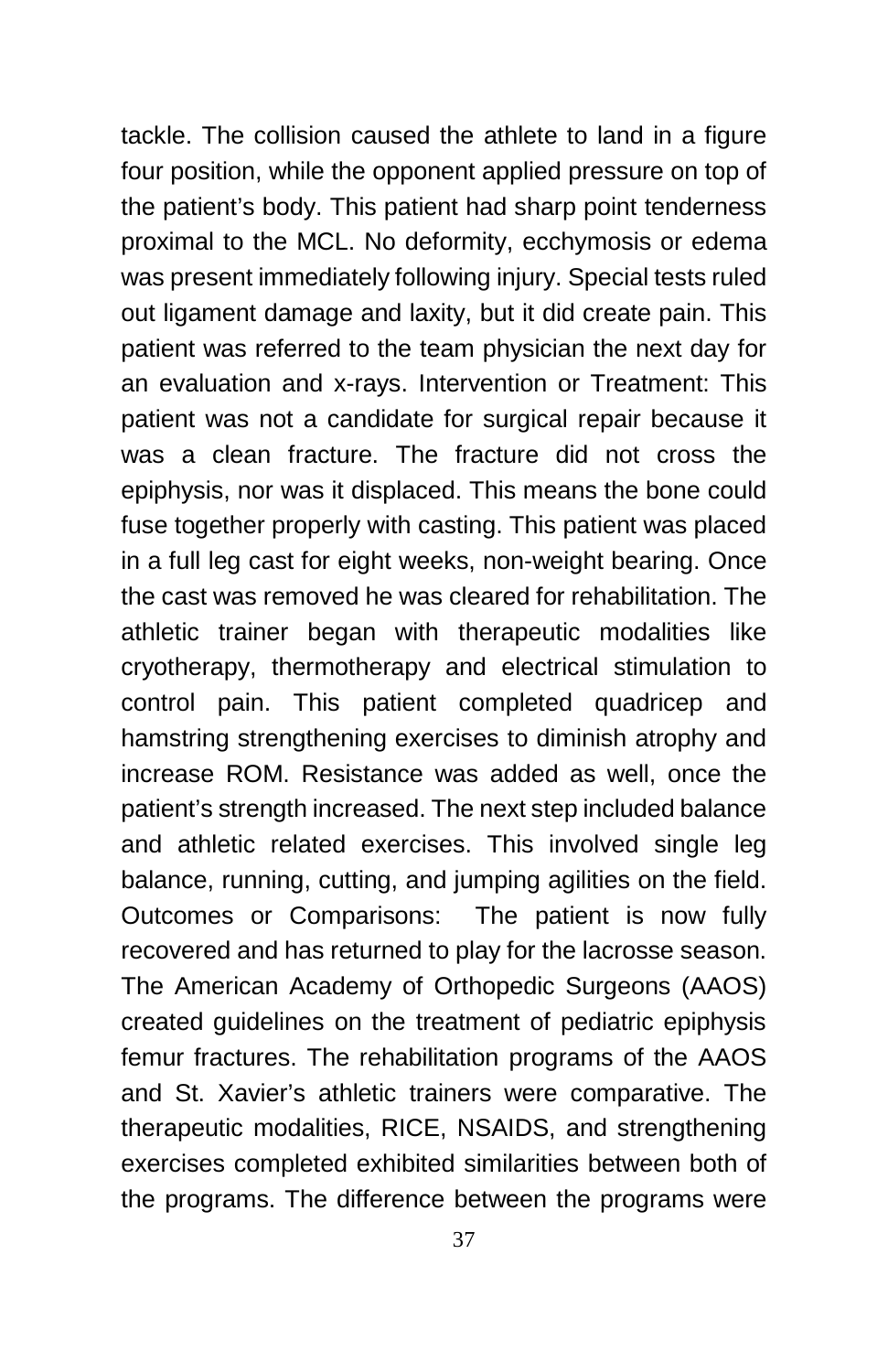the surgical treatment and progression. Surgical treatment is common for type III fractures. The patient did not require surgical repair because the fracture didn't cross the epiphysis completely, nor was the bone displaced. If the fracture did completely cross the epiphysis then surgery would be needed immediately because the fracture would be detrimental to the patient's growth. Another contrasting aspect was the patient's progression. AAOS stated full ROM and strength takes up to a six-month recovery. This patient returned to full contact in the matter of four-months. Conclusion: The patient now has full ROM and strength of the knee joint, hamstrings and quadriceps. This conservative rehabilitation program, resulted in this patient's speedy recovery. Clinical Bottom Line: This case study is unique because distal femur fractures of the epiphysis account for less than 1% of all fractures and typically requires surgery. This patient's swift recovery was distinct and probably related to the lack of surgical intervention.

#### **VERTEBRAL STRESS FRACTURES IN ADOLESCENTS, A LEVEL 1 CASE REPORT**

#### **Tommy Wynsen (Dr. Lisa Jutte)**

#### **Department of Sport Science and Management**

Background: Injuries that result from overuse are common among high school athletes, especially those who participate in sports year-round or are on multiple teams during the same season. Special tests and X-ray imaging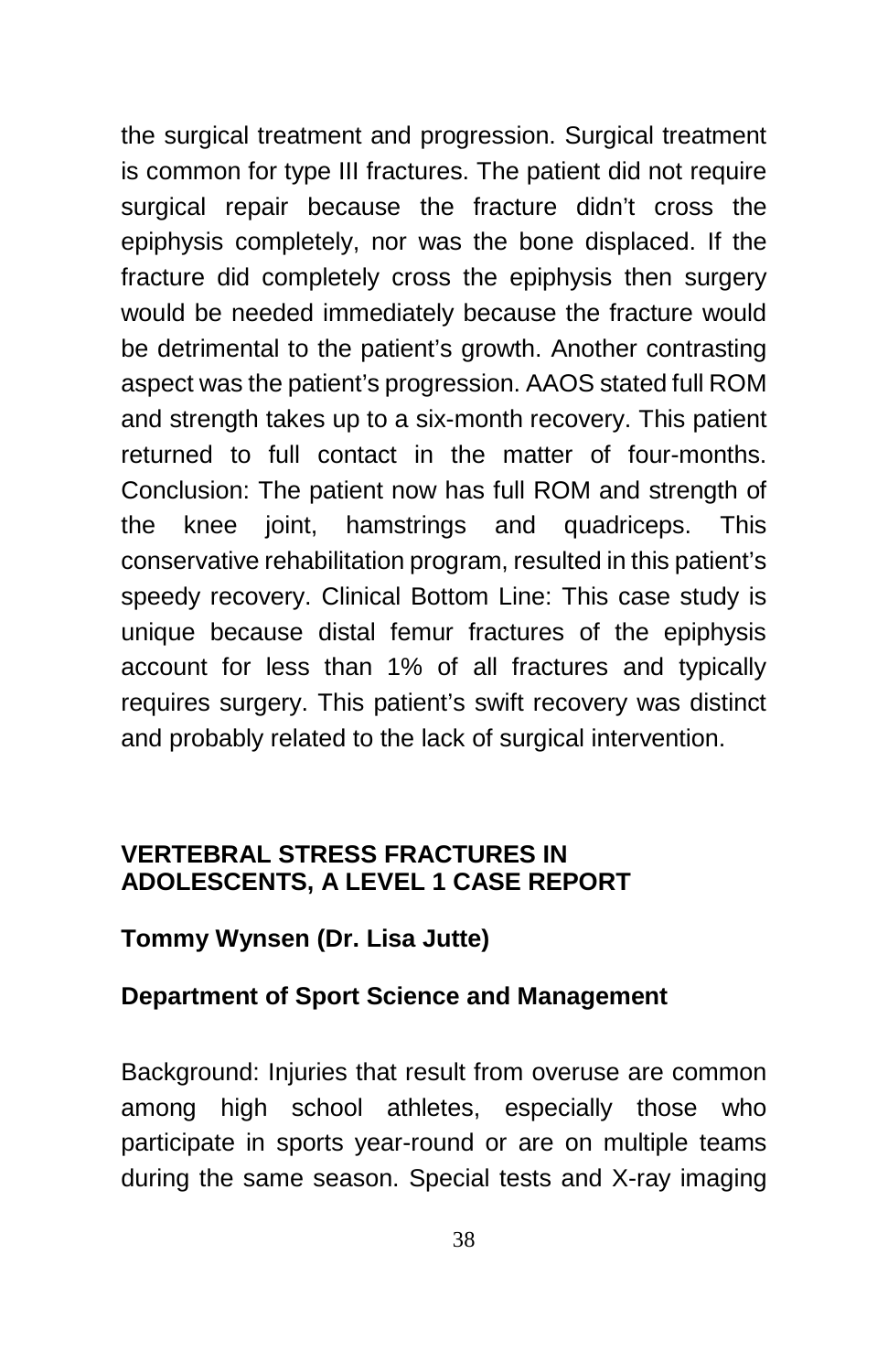are often not enough to diagnose stress fractures, and further imaging is needed. Patient: The patient is a 16-yearold high school male athlete, who participated in year-round sports playing on the high school soccer, basketball, and baseball team as well as playing on a basketball team outside of school. The patient was healthy with no previous injury or predisposing conditions such as malalignment of the back. During his basketball season, he developed low back pain, seemingly from overuse. The patient was initially diagnosed with a back strain and treated conservatively with stretching, rehabilitative exercises, and participation restrictions. As the pain persisted through the treatment, the patient was referred for imaging. The initial X-Rays were inconclusive, so he was sent for an MRI which showed a stress fracture on the pedicle of his L4 vertebrae. Intervention: When the extent of the injury was determined, the patient's sport participation and contact activity was halted for six weeks. During these six weeks the patient participated in rehabilitation exercises with both his school's athletic trainer and a physical therapist. The purpose of the rehabilitation was to improve the flexibility and strength of the muscles in the patient's back, core, and legs to improve the function of the whole back so there was less of a chance that the injury would get any worse. Examples of these exercises include hamstring stretching, 4-way hip strengthening, and lower trunk rotations. As the patient progressed the exercises grew more complex and dynamic preparing him for return to play such as moving from simple closed chain exercises to plyometrics and sport specific movements. After the six weeks of rest and rehabilitation, the patient was sent for a CAT scan which showed a union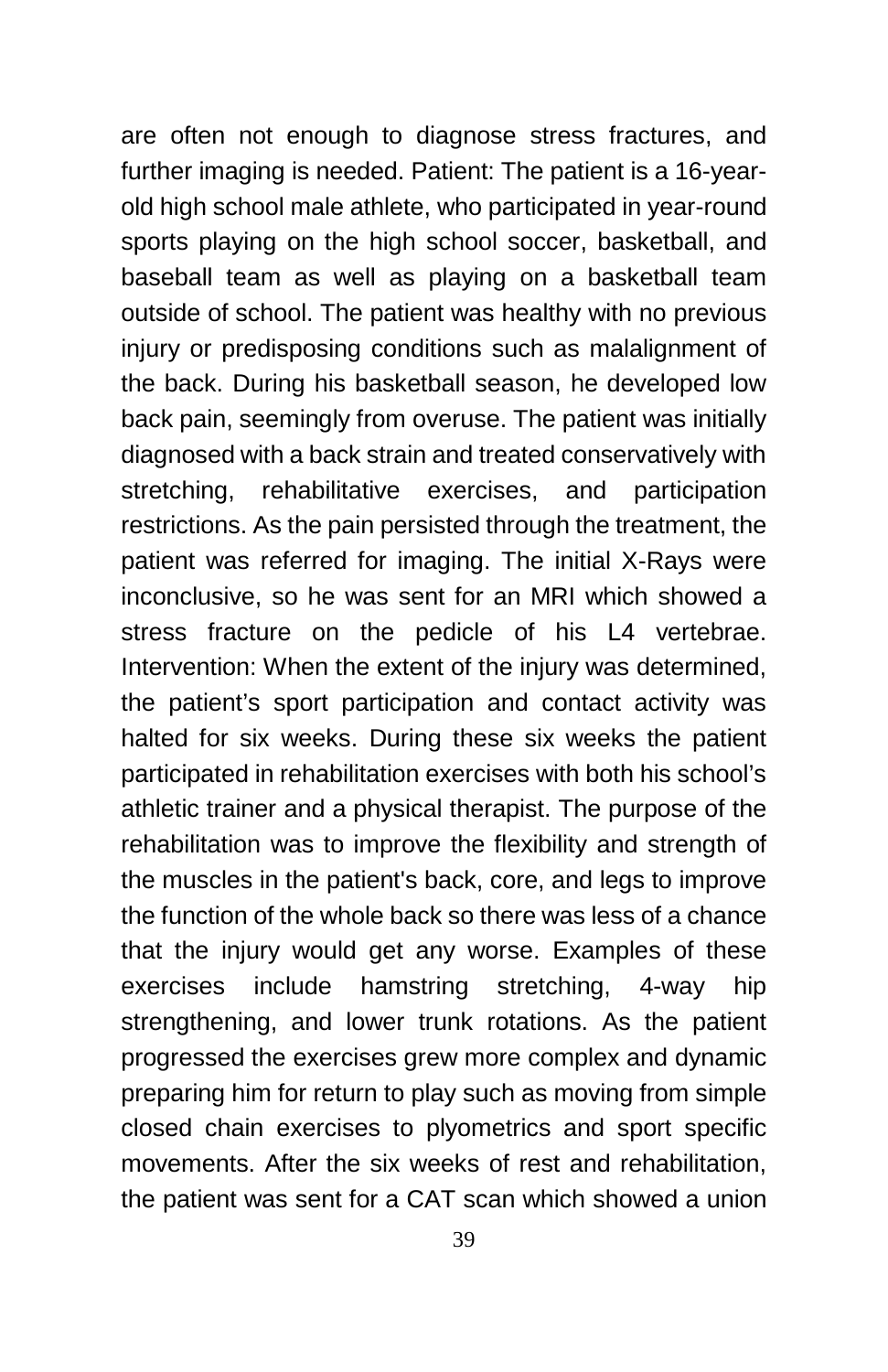of the previously fractured bone. Outcomes: In this particular case, the patient was shown to have a union of the fractured bone and return to full sport participation within 6 weeks of the initial diagnosis. When comparing the return to participation timeline in this case to others described in the literature, it was clear that this injury healed much quicker than normal. A similar case of a 14-year-old male ballet dancer with stress fractures of the pedicles of his L4 vertebrae treated conservatively, was only shown to have a union of the bone after three months. Another case of a 17 year-old male football player with a stress fracture of his L2 vertebrae, who was also treated conservatively, returned to participation 16 weeks after injury. There were no apparent reasons the patients in these two studies healed at normal rate whereas the patient from this case study healed much more rapidly as they all were of a similar age, gender, and participated in similar rehabilitative exercises. It is unknown if the different sports or specific exercises of the athletes had any effect on their healing timeline. Conclusion: Stress fractures of the vertebrae that result from overuse can be treated conservatively and return the injured patient to full participation. The initial rest after the diagnosis is critical for the healing of the damaged bone. The rehabilitative exercises to stretch and strengthen the surrounding soft tissue is critical for the prevention of re-injury. Clinical Bottom Line: The current guidelines of conservative interventions for the treatment of vertebral stress fractures, however the healing timelines of these injuries should be reexamined.